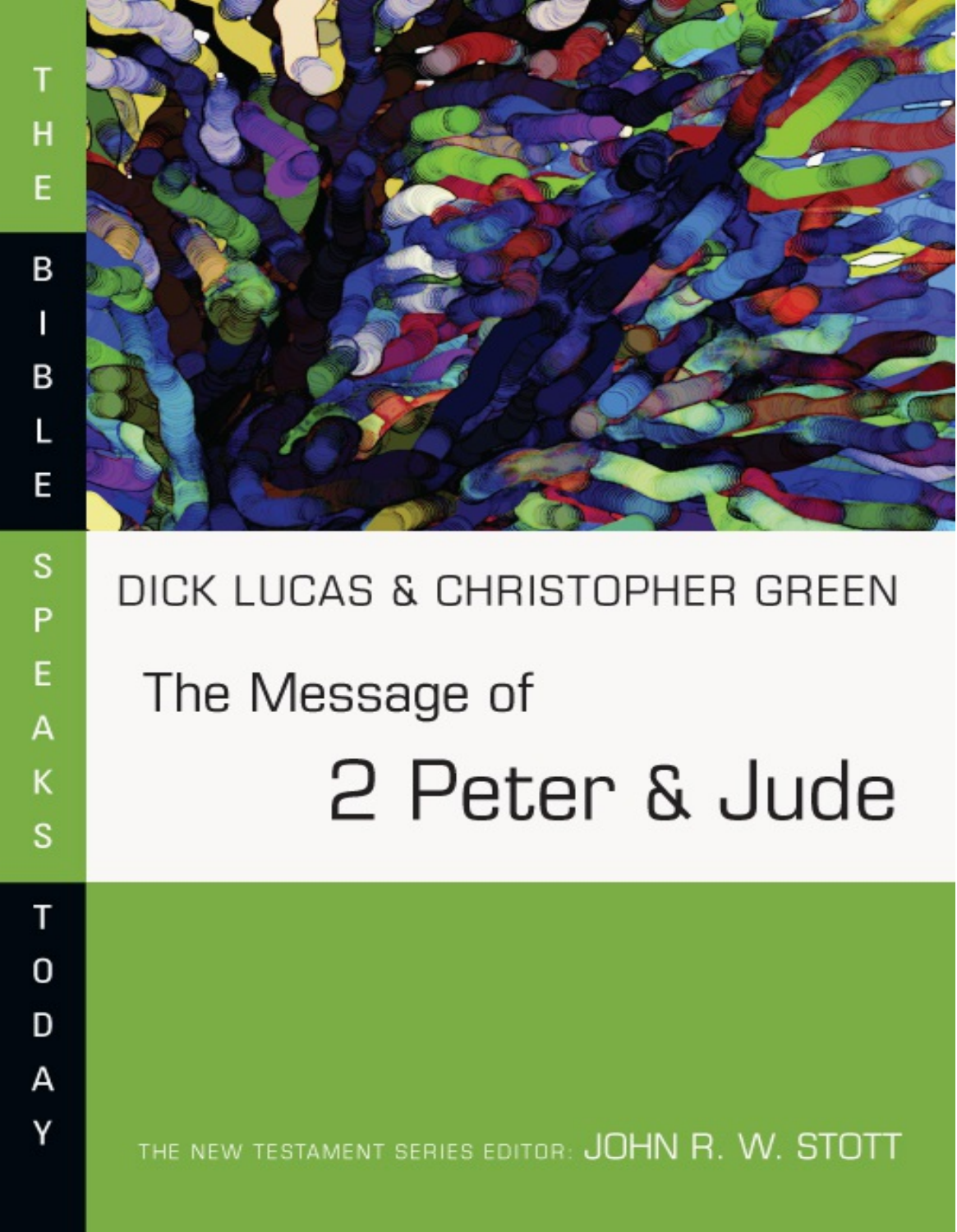**The Message of 2 Peter and Jude**

# **The promise of his coming**

**Dick Lucas**

**Formerly Rector of St Helen's Church, Bishopsgate, London, and Chairman of The Proclamation Trust**

**and Christopher Green**

**Vice Principal of Oak Hill College, London, and formerly Minister of Emmanuel Church, Tolworth, Surrey**

**Series editors: J. A. Motyer (OT) John Stott (NT) Derek Tidball (Bible Themes)**



www.ivpress.com/academic/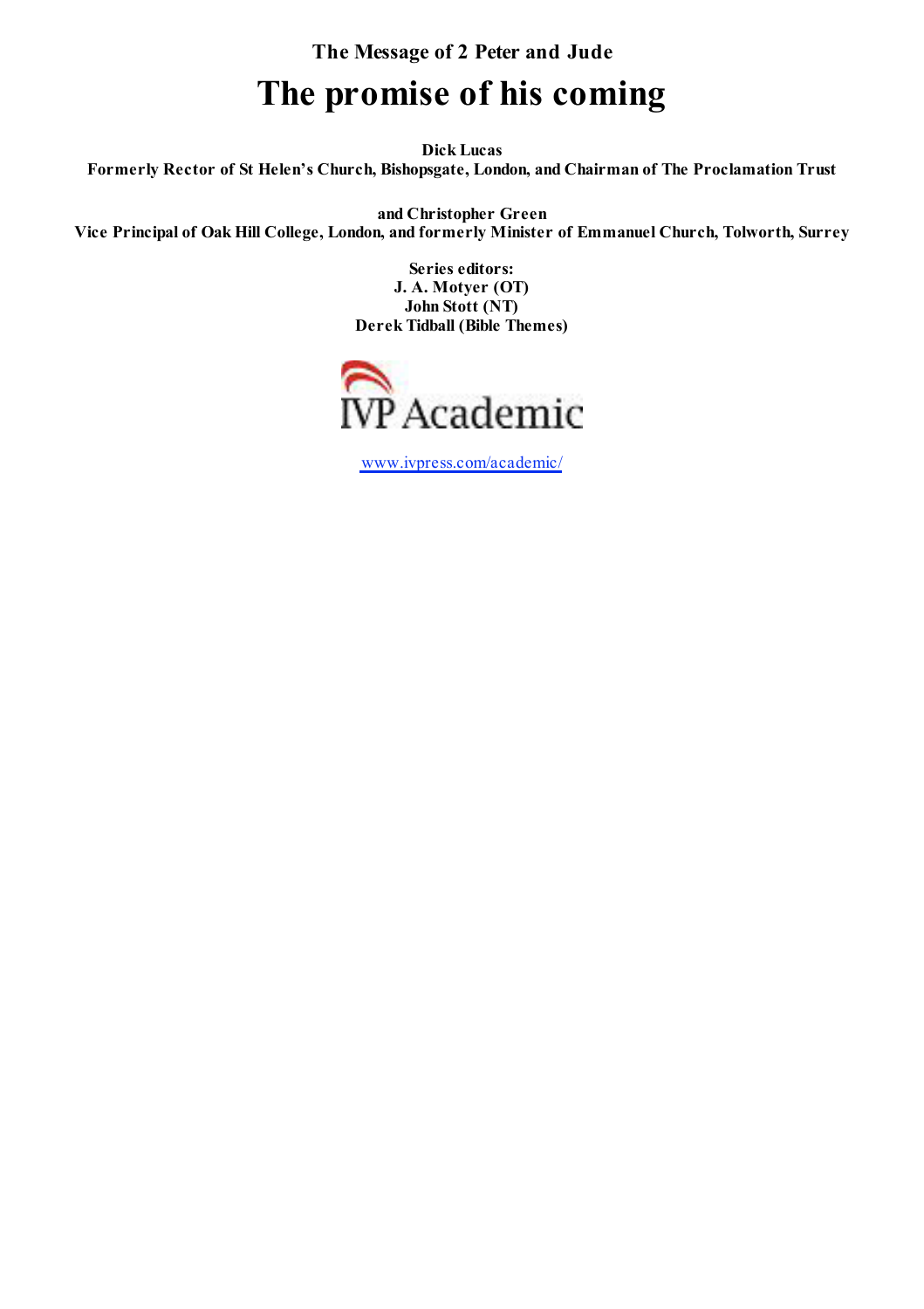InterVarsity Press P.O. Box 1400 Downers Grove, IL 60515-1426 World Wide Web: www.ivpress.com E-mail: email@ivpress.com

© Dick Lucas and christopher Green, 1995

Study guide by David Stone © Inter-Varsity Press 1995

All rights reserved. No part of this book may be reproduced in any form without written permission from InterVarsity Press.

InterVarsity Press® is the book-publishing division of InterVarsity Christian Fellowship/USA®, a movement of students and faculty active on campus at hundreds of universities, colleges and schools of nursing in the United States of America, and a member movement of the International Fellowship of Evangelical Students. For information about local and regional activities, write Public Relations Dept. InterVarsity Christian Fellowship/USA, 6400 Schroeder Rd., P.O. Box 7895, Madison, WI 53707-7895, or visit the IVCF website at www.intervarsity.org.

The Scripture quotations quoted herein are from the *Holy Bible, New International Version*®. NIV®. Copyright ©1973, 1978, 1984, 2011 by International Bible Society. Used by permission of Hodder and Stoughton Ltd. All rights reserved. "NIV" is a registered trademark of International Bible Society. UK trademark number 1448790. Distributed in North America by permission of Zondervan Publishing House.

ISBN 978-0-8308-9784-1 (digital) ISBN 978-0-8308-1238-7 (print)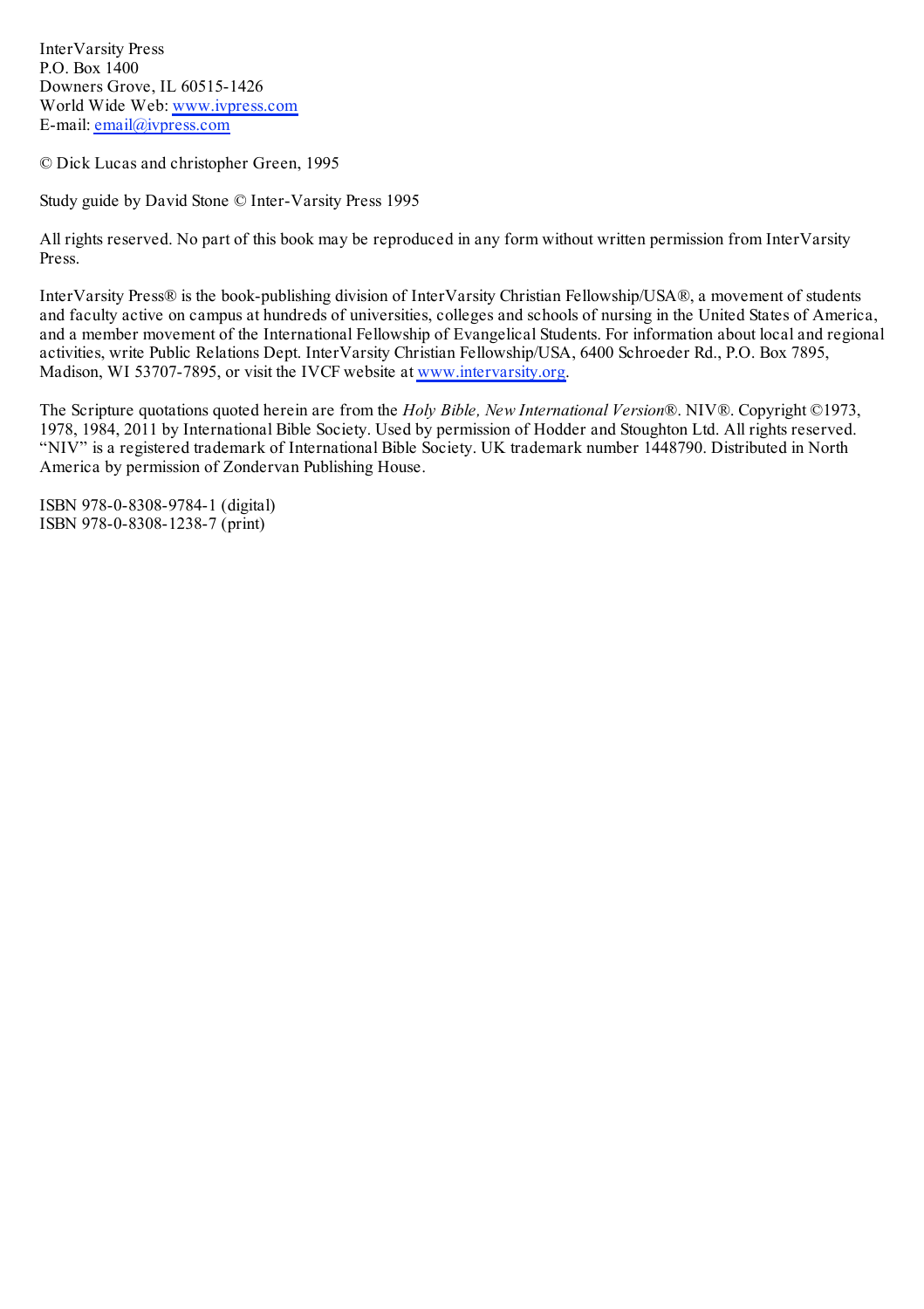# **General preface**

THE BIBLE SPEAKS TODAY describes three series of expositions, based on the books of the Old and New Testaments, and on Bible themes that run through the whole of Scripture. Each series is characterized by a threefold ideal:

- to expound the biblical text with accuracy
- to relate it to contemporary life, and
- $\bullet$  to be readable.

These books are, therefore, not 'commentaries', for the commentary seeks rather to elucidate the text than to apply it, and tends to be a work rather of reference than of literature. Nor, on the other hand, do they contain the kinds of 'sermons' that attempt to be contemporary and readable without taking Scripture seriously enough. The contributors to *The Bible Speaks Today* series are all united in their convictions that God still speaks through what he has spoken, and that nothing is more necessary for the life, health and growth of Christians than that they should hear what the Spirit is saying to them through his ancient — yet ever modern — Word.

ALEC MOTYER JOHN STOTT DEREK TIDBALL *Series editors*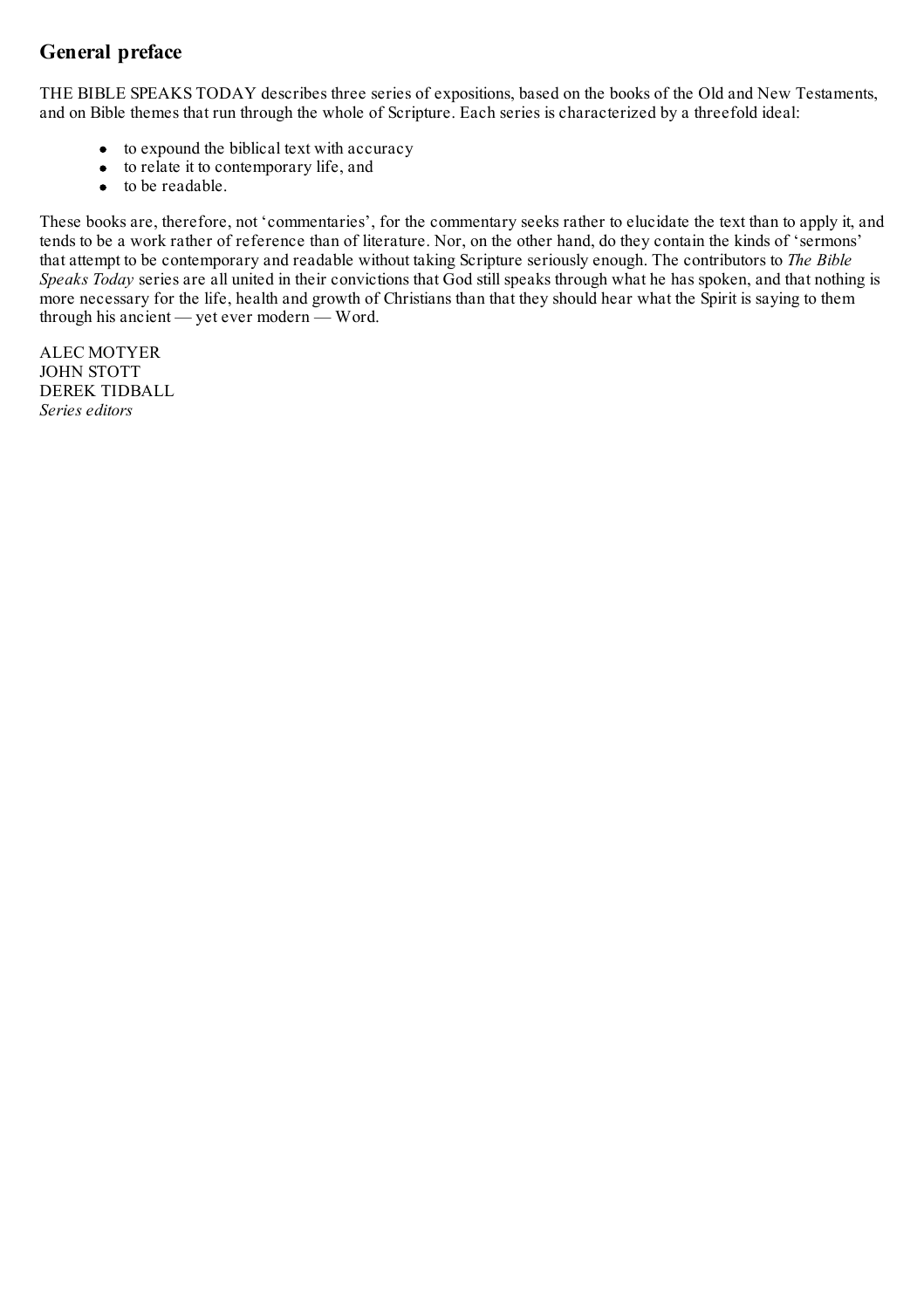# **Authors' preface**

'I confess there is no end of books. Pride and ambition may put many upon scribbling, and filling the world with chaff and vanity; so that there needeth a restraint rather than an incitement. Some merely blur paper, which is no small discouragement to modest and able men.' When the great Puritan commentator, Thomas Manton, wrote those words in his

commentary on Jude,  $\Box$  he set up a warning that has been largely heeded; 2 Peter and Jude could lay claim to being the two least valued and noticed books of the New Testament. Their special contribution to Christian living lies unrecognized and unread at the back of most Bibles.

Rediscovering what these two writers have to say could well be a bracing exercise for today's churches. We may claim familiarity with most parts of the New Testament, but here we are in undeniably difficult and strange territory, and we are tempted to head back to more familiar landscapes. But when we find a part of the Bible that the churches ignore in public, and that Christians find irrelevant in private, then we may be sure that the enemy considers he has gained a major advantage. We must recover these letters, and learn again what these early Christian leaders risked their lives to teach. It is because of the unfamiliarity of these letters, as well as their difficulties, that this exposition is slightly longer than one would expect from the length of the basic material.

It might seem odd that two New Testament letters have been grouped together in one book, when they are not by the same author or written to the same readers. The reason will become clearer if the two letters are read side by side, for they share a large number of ideas and words, and 2 Peter contains what looks like the whole of Jude. They make a natural pair. We should not be fooled by their similarity, though, since they are two distinct and independent letters. This exposition has tried to mark out their different profiles and concerns.

Readers who are well versed in New Testament studies will know that the precise nature of the relationship between 2 Peter and Jude has been the subject of considerable debate, and even this non-technical exposition could hardly avoid the topic without being accused of ostrich-like tendencies. The discussion, however, is far too complex to include in the body of the text without holding up what Peter and Jude are saying. Readers who want to look at that subject (or, indeed, other matters that scholars debate) will therefore find that they are referred to the Appendix, 'The Authorship of 2 Peter and Jude'. The literature on 2 Peter and Jude has until fairly recently been comparatively meagre, but Richard Bauckham's magisterial commentary and subsequent book (see the Bibliography) have shown that these letters have a robust theology and a positive place in the New Testament.

The exposition itself is based on the New International Version, which is reproduced at the appropriate point in each section. In keeping with the aim of *The Bible Speaks Today* series, we have tried to produce an exposition which is aimed at any Christian who has a desire to understand God's Word better, and to live it out.

No doubt readers will sense the irony that a book about the work of two authors is itself the work of two authors. The two Introductions, which contain the core of our understanding of the letters, have been written by Dick Lucas, and the verse-by-verse exposition and Appendix by Christopher Green. Nevertheless, as we have worked together on the project it has become increasingly difficult to remember whose ideas were whose; and both of us have worked through the letters in the quiet of the study, the heat of the pulpit and the give-and-take of the lecture room.

The members of St Helen's, Bishopsgate, and various other churches around the country have listened to many talks and sermons on 2 Peter and Jude, and prayed with us that the book might be finished; we thank them for their support. Over some years, students of the Cornhill Training Course in London have not only heard the material but asked awkward questions about it. We hope those students will find that we have practised what we taught about exposition. The staff and readers of Inter-Varsity Press, and in particular Colin Duriez and Jo Bramwell, have been unfailingly helpful, patient and positive, and John Stott has shown great generosity in the time he has invested in the meticulous editorial skill with which he has helped this book reach its current state. Our debt to them is great, but none of them can be held to blame for mistakes which we may have made.

It is our desire that the message of these letters, so muted in our day and yet so greatly needed, will be taught from the pulpits and believed in the hearts of many Christians, and that they will steel those in positions of authority in the churches to take action in accord with their demands. As the God who speaks in these letters said to Isaiah, 'This is the one I esteem: he who is humble and contrite in spirit, and trembles at my word' (Is. 66:2).

CHRISTOPHER GREEN DICK LUCAS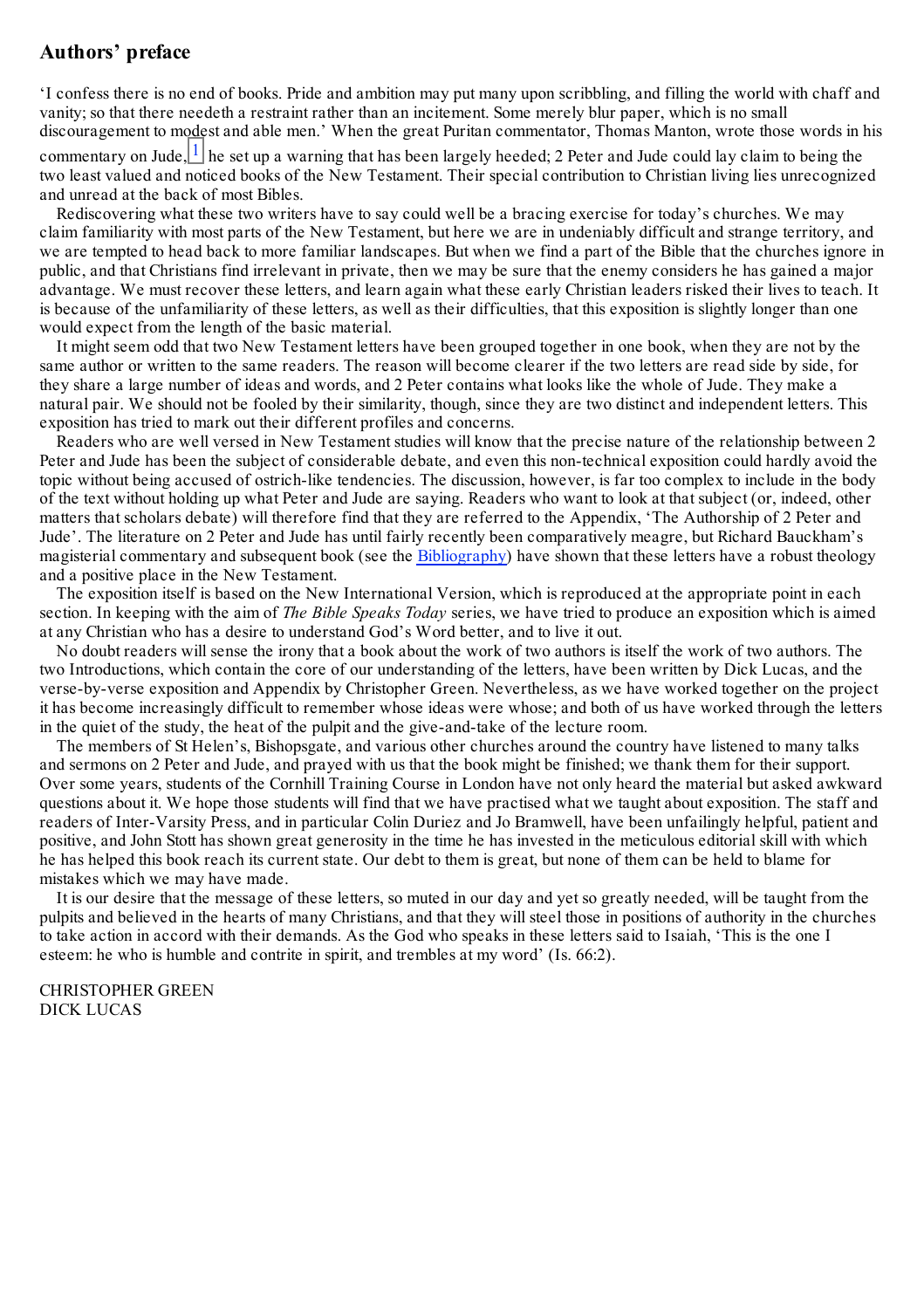## **Chief abbreviations**

- *ANF Ante-Nicene Fathers*, edited by A. Roberts and S. Donaldson, 10 vols. (Grand Rapids: Eerdmans, 1950–51; reissued Grand Rapids: Eerdmans; Edinburgh: T. and T. Clark, 1989).
- AV The Authorized (King James') Version of the Bible (1611).

BAGD Walter Bauer, *A Greek — English Lexicon of the New Testament and Other Early Christian Literature* , translated and adapted by William F. Arndt and F. Wilbur Gingrich, second edition, revised and augmented by F. Wilbur Gingrich and Frederick W. Danker from Bauer's fifth (1958) edition (Chicago: University of Chicago Press, 1979).

- *DJG Dictionary of Jesus and the Gospels*, edited by J. B. Green, S. McKnight and I. H. Marshall (Leicester and Downers Grove: IVP, 1992).
- GNB The Good News Bible (NT, 1966, fourth edition 1976; OT, 1976; second edition of the complete Bible, 1992, 1994).
- *IBD The Illustrated Bible Dictionary*, edited by J. D. Douglas *et al*., 3 vols. (Leicester: IVP; Wheaton: Tyndale House, 1980).
- *ISBE International Standard Bible Encyclopedia*, edited by James Orr, new edition edited by G. W. Bromiley, 5 vols. (Grand Rapids: Eerdmans, 1979–).
- *INT An Introduction to the New Testament*, by D. A. Carson, D. J. Moo and L. Morris (Grand Rapids: Zondervan; Leicester: Apollos, 1993).
- JB The Jerusalem Bible (1966).
- JBP *The New Testament in Modern English*, by J. B. Phillips (London: Collins, 1958).
- *JBL Journal of Biblical Literature*.
- *JSNT Journal for the Study of the New Testament*.
- LB The Living Bible (1962–70; British edition 1974).
- LS H. G. Liddell and R. Scott, *Greek English Lexicon*, ninth edition, revised by H. S. Jones and R. McKenzie (Oxford: Oxford University Press, 1940).
- LXX The Old Testament in Greek according to the Septuagint, third century BC.
- Moffatt J. Moffatt, *A New Translation of the Bible* (London: Hodder and Stoughton, 1926, OT and NT in one volume; revised 1935).
- MM J. H. Moulton and G. Milligan (eds.), *The Vocabulary of the Greek Testament Illustrated from the Papyri and other Non-Literary Sources* (Grand Rapids: Eerdmans, 1914–30; London: Hodder and Stoughton, 1930).
- NASB The New American Standard Bible (1963).
- *NDT New Dictionary of Theology*, ed. S. B. Ferguson, D. F. Wright and J. I. Packer (Leicester and Downers Grove: IVP, 1988).
- NEB The New English Bible (NT, 1961, second edition, 1970; OT, 1970).
- *NIDNTT The New International Dictionary of New Testament Theology*, edited by C. Brown, 4 vols. (Exeter: Paternoster, 1975–78; revised edition, 1986).
- NIV The New International Version of the Bible (1973, 1978, 1984).
- NKJV The New King James Version of the Bible (1982).

*NovTest Novum Testamentum*.

*NPNF A Select Library of Nicene and Post-Nicene Fathers of the Christian Church*, second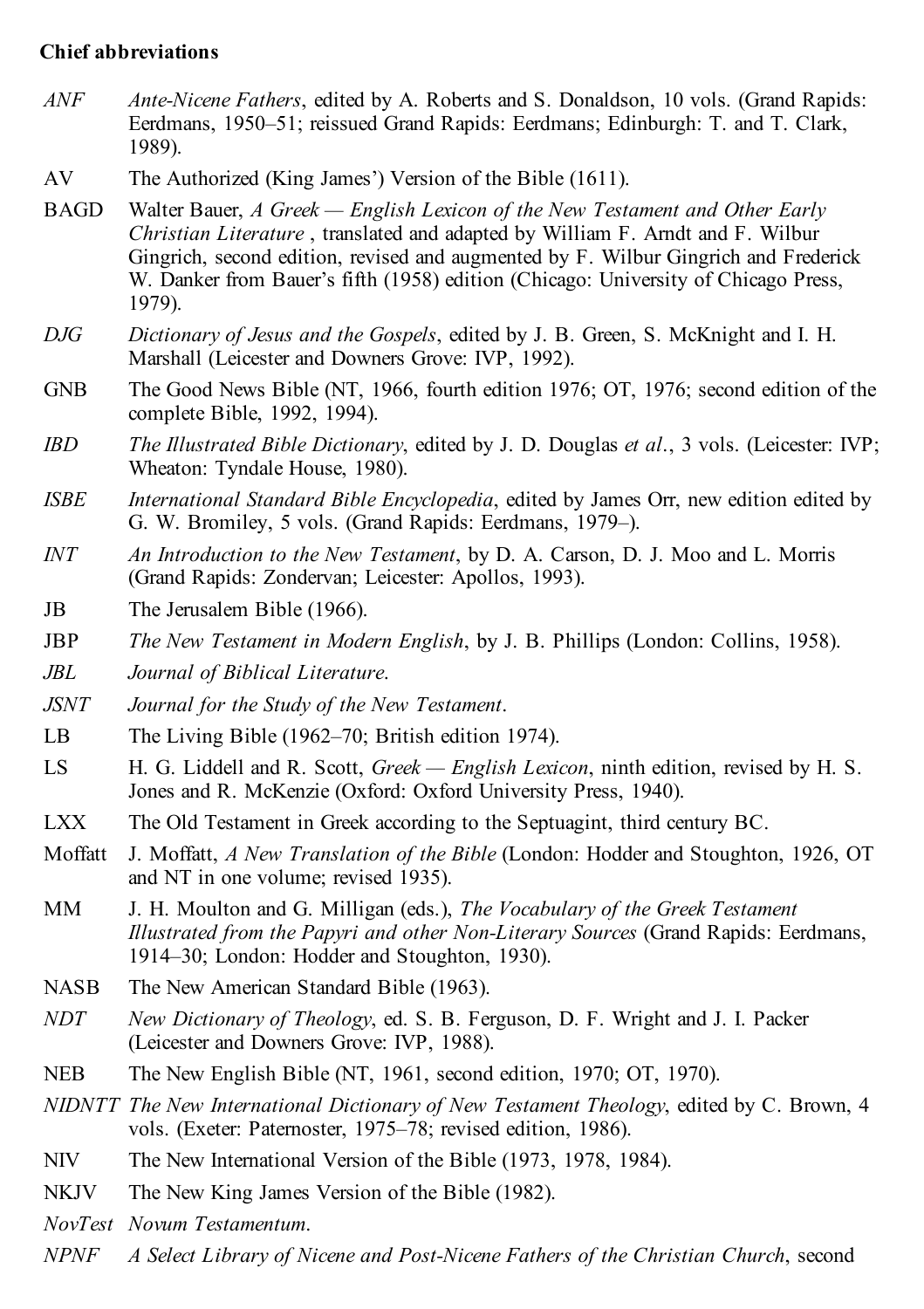series, edited by H. Wace and P. Schaff, 14 vols. (1890–1900; repr. Grand Rapids: Eerdmans, 1975).

- NRSV The New Revised Standard Version of the Bible (1989).
- *NTI New Testament Introduction*, by Donald Guthrie (IVP, fourth edition, 1990).
- *NTS New Testament Studies*.
- *OTP Old Testament Pseudepigrapha*, vol. 1, edited by J. H. Charlesworth (London: Darton Longman and Todd; New York: Doubleday, 1983).
- REB The Revised English Bible (1989).
- RSV The Revised Standard Version of the Bible (NT, 1946, second edition, 1971; OT, 1952).
- RV The Revised Version of the Bible (1881–85).
- *TDNT Theological Dictionary of the New Testament*, edited by G. Kittel and G. Friedrich, translated by G. W. Bromiley, 10 vols. (Grand Rapids: Eerdmans, 1946–76).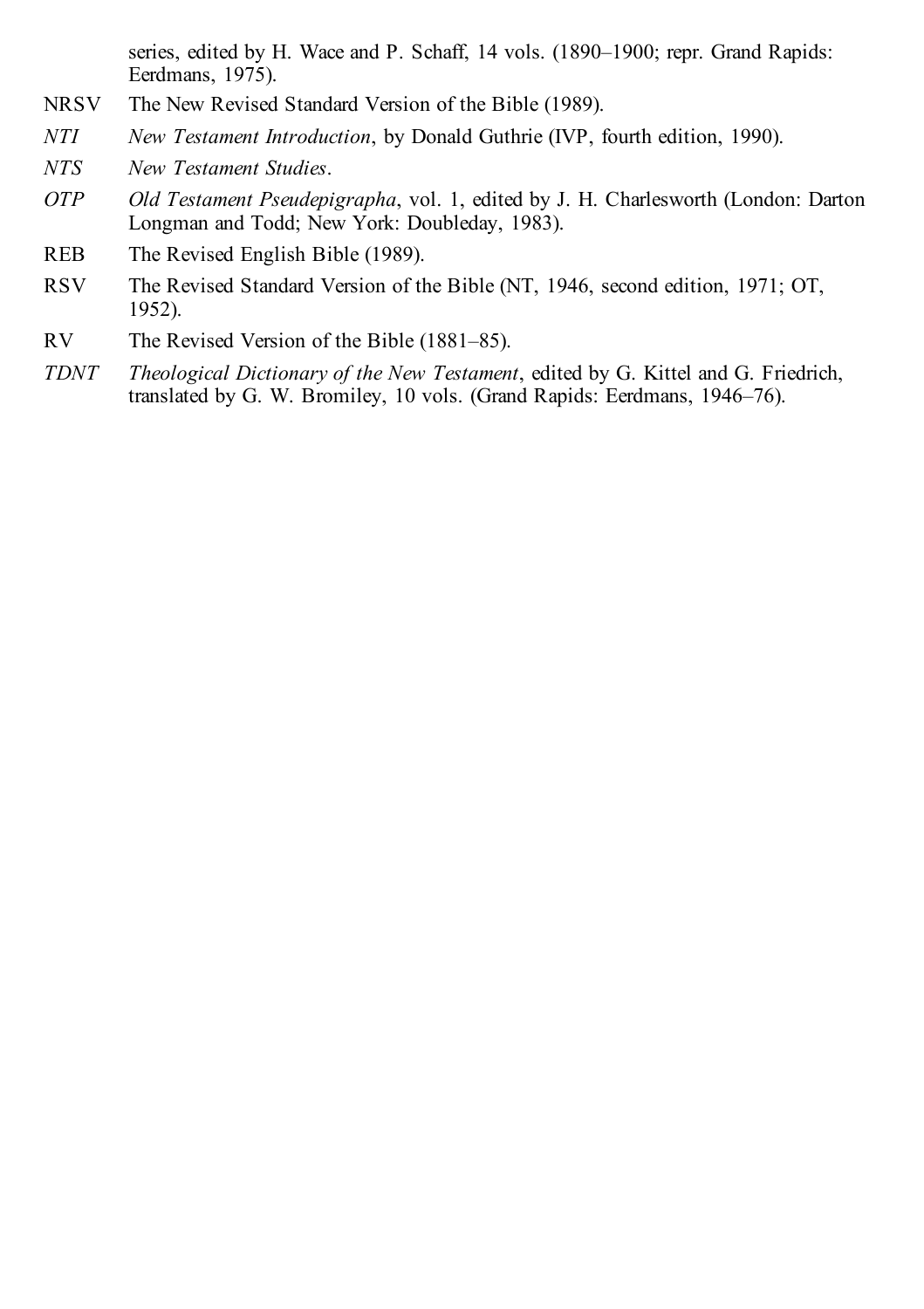# **Bibliography**

| Alford                    | H. Alford, <i>Alford's Greek Testament</i> , vol. IV, parts 1 and 2 (London: Rivingtons,<br>1859).                                                                                               |
|---------------------------|--------------------------------------------------------------------------------------------------------------------------------------------------------------------------------------------------|
| <b>Barclay</b><br>(Jude)  | W. Barclay, The Letters of John and Jude, Daily Study Bible (Edinburgh: St Andrew<br>Press, Louisville: Westminster John Knox Press, 1958).                                                      |
| <b>Barclay</b><br>(Peter) | W. Barclay, The Letters of James and Peter, Daily Study Bible (Edinburgh: St<br>Andrew Press; Louisville: Westminster John Knox Press, 1958).                                                    |
| Bauckham<br>(1983)        | R. J. Bauckham, Jude, 2 Peter, Word Biblical Commentary (Waco: Word, 1983;<br>Milton Keynes: Word UK, 1986).                                                                                     |
| Bauckham<br>(1990)        | R. J. Bauckham, Jude and the Relatives of Jesus (Edinburgh: T. and T. Clarke,<br>1990).                                                                                                          |
| Bengel                    | J. A. Bengel, Bengel's New Testament Commentary, vol. 2 (1742; Grand Rapids:<br>Kregel, 1981).                                                                                                   |
| <b>Bigg</b>               | C. Bigg, A Critical and Exegetical Commentary on the Epistles of St Peter and St<br>Jude, New International Critical Commentary (Edinburgh: T. and T. Clark, 1901,<br>repr. 1978).               |
| Blum                      | E. A. Blum, '2 Peter' and 'Jude' in The Expositor's Bible Commentary, vol. 12<br>(Grand Rapids: Zondervan, 1981).                                                                                |
| Boobyer                   | G. H. Boobyer, '2 Peter' and 'Jude' in Peake's Commentary on the Bible (rev. edn.<br>[1962] reissued London: Routledge, 1991).                                                                   |
| <b>Brown</b>              | J. Brown, 2 Peter Chapter One (1856; Edinburgh: Banner of Truth, 1980).                                                                                                                          |
| Calvin<br>(Jude)          | J. Calvin, Harmony of the Gospels III, James and Jude, Calvin's New Testament<br>Commentaries, vol. 3 (Grand Rapids: Eerdmans, 1989).                                                            |
| Calvin<br>(Peter)         | J. Calvin, Hebrews; 1 and 2 Peter, Calvin's New Testament Commentaries, vol. 12<br>(Grand Rapids: Eerdmans, 1989).                                                                               |
| Charles<br>(1990)         | J. D. Charles, "Those" and "These": The Use of the Old Testament in the Epistle of<br>Jude', JSNT 30 (1990), pp. 109-124.                                                                        |
| Charles<br>(1991)         | J. D. Charles, 'Jude's Use of Pseudepigraphical Source-Material as Part of a Literary<br>Strategy', NTS 37 (1991), pp. 130-145.                                                                  |
| Clark                     | G. H. Clark, 2 Peter: A Short Commentary (Phillipsburg: Presbyterian and<br>Reformed, 1975).                                                                                                     |
| Elliott                   | J. H. Elliott, 1-2 Peter and Jude, with James, Augsburg Commentary on the New<br>Testament (Minneapolis: Augsburg, 1982).                                                                        |
| Ellis                     | E. E. Ellis, 'Prophecy and Hermeneutics in Jude', in E. E. Ellis, Prophecy and<br>Hermeneutics in Early Christianity: New Testament Essays (Tübingen: Mohr, 1978;<br>Grand Rapids: Baker, 1993). |
| Fornberg                  | T. Fornberg, An Early Church in a Pluralistic Society: A Study of 2 Peter (Lund,<br>1977).                                                                                                       |
| Green<br>(1961)           | E. M. B. Green, 2 Peter Reconsidered (London: Tyndale Press, 1961).                                                                                                                              |
| Green<br>(1987)           | E. M. B. Green, 2 Peter and Jude, Tyndale New Testament Commentaries (Leicester:<br>IVP; Grand Rapids: Eerdmans, rev. edn. 1987).                                                                |
| Hillyer                   | N. Hillyer, First and Second Peter, Jude, New International Biblical Commentary,<br>vol. 16 (Peabody: Hendrikson, 1992).                                                                         |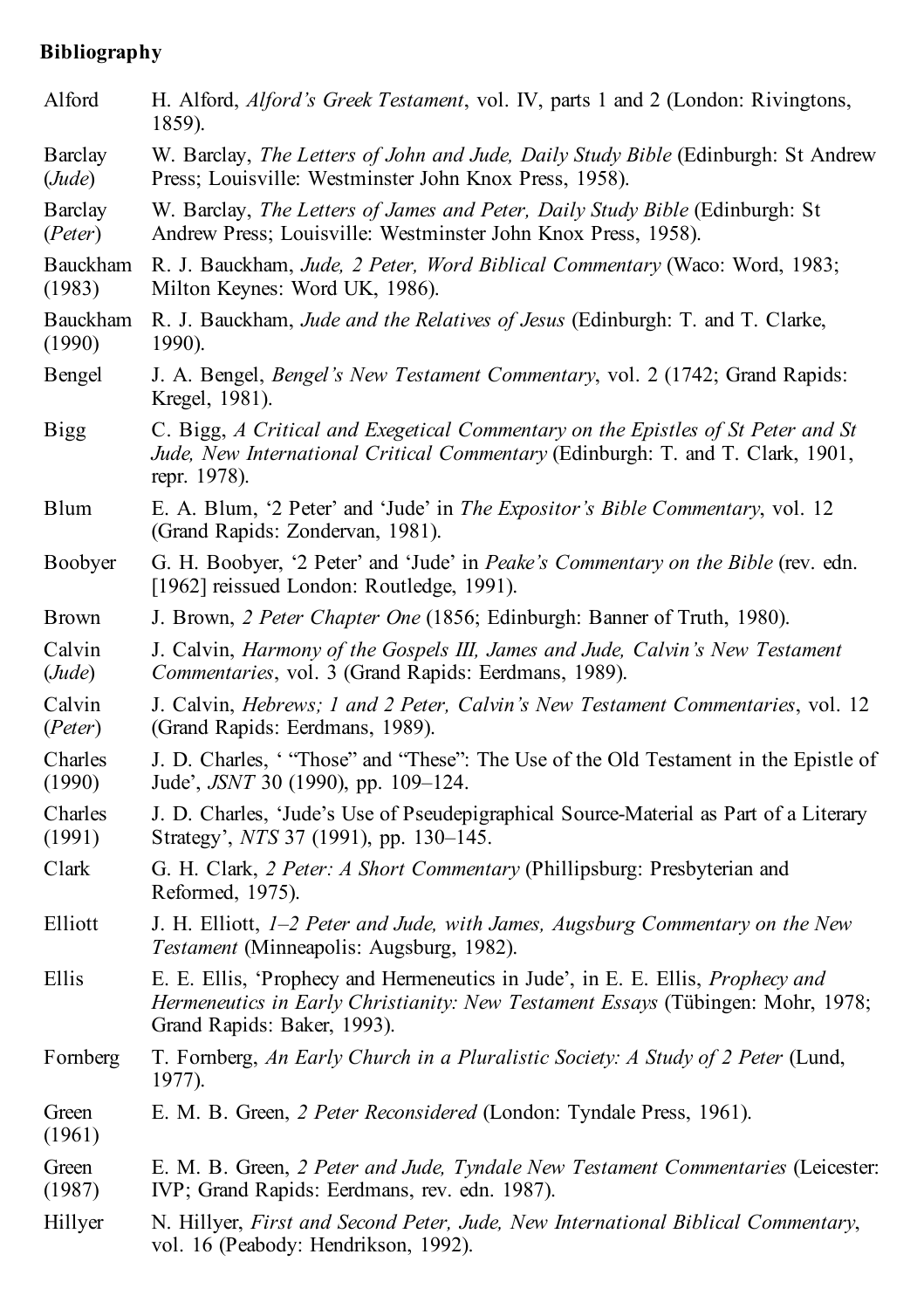|                    | Käsemann E. Käsemann, Essays on New Testament Themes (London: SCM; Naperville: A. R.<br>Allenson, 1964).                                                                                 |
|--------------------|------------------------------------------------------------------------------------------------------------------------------------------------------------------------------------------|
| Kelly              | J. N. D. Kelly, A Commentary on the Epistles of Peter and Jude (London: A. and C.<br>Black, 1969; Peabody: Hendrikson, 1988).                                                            |
|                    | Kistemaker S. J. Kistemaker, Expositions on the Epistles of Peter and Jude, New Testament<br>Commentary (Edinburgh: Banner of Truth; Grand Rapids: Baker, 1987).                         |
| Lenski             | R. C. H. Lenski, The Interpretation of the Epistles of St Peter, St John and St Jude<br>(Minneapolis: Augsburg, 1966).                                                                   |
| Lloyd-<br>Jones    | D. M. Lloyd-Jones, <i>Expository Sermons on 2 Peter</i> (Edinburgh: Banner of Truth,<br>1983).                                                                                           |
| Luther             | M. Luther, Commentary on the Epistles of Peter and Jude (1523; Grand Rapids:<br>Kregel, 1982).                                                                                           |
| Manton             | T. Manton, Jude (1658; Edinburgh: Banner of Truth, 1989).                                                                                                                                |
| Martin             | R. P. Martin, The Theology of the Letters of James, Peter and Jude, New Testament<br>Theology series (Cambridge: Cambridge University Press, 1994).                                      |
| Moffatt<br>(Peter) | J. Moffatt, The General Epistles: Peter, James and Judas, The Moffatt New<br>Testament Commentary (London: Hodder and Stoughton; New York: Doubleday,<br>1928).                          |
| Nisbet             | A. Nisbet, 1 and 2 Peter (1658; Edinburgh: Banner of Truth, 1982).                                                                                                                       |
| Plummer            | A. Plummer, St James and St Jude, The Expositor's Bible (London: Hodder and<br>Stoughton, 1891).                                                                                         |
| Plumptre           | E. H. Plumptre, St Peter and St Jude, Cambridge Bible for Schools and Colleges<br>(Cambridge: Cambridge University Press, 1879).                                                         |
| Reike              | B. Reike, The Epistles of James, Peter and Jude (New York: Doubleday, 1964).                                                                                                             |
| Robinson           | J. A. T. Robinson, Redating the New Testament (London: SCM; Philadelphia:<br>Westminster Press, 1976).                                                                                   |
|                    | Sidebottom E. J. Sidebottom, James, Jude and 2 Peter, New Century Bible Commentary<br>(London: Marshall, Morgan and Scott, 1967; Grand Rapids: Eerdmans, 1982).                          |
| Spicq              | C. Spicq, Les Epîtres de Saint Pierre (Paris: Gabalda, 1966).                                                                                                                            |
| Thiede             | C. P. Thiede, Simon Peter, From Galilee to Rome (Exeter: Paternoster, 1986).                                                                                                             |
| Wand               | J. W. C. Wand, The General Epistles of St Peter and St Jude, Westminster<br>Commentaries (London: Methuen, 1934).                                                                        |
| Watson             | D. F. Watson, Invention, Arrangement and Style; Rhetorical Criticism of Jude and 2<br>Peter, Society of Biblical Literature Dissertation Series 104 (Atlanta: Scholars'<br>Press, 1988). |
|                    |                                                                                                                                                                                          |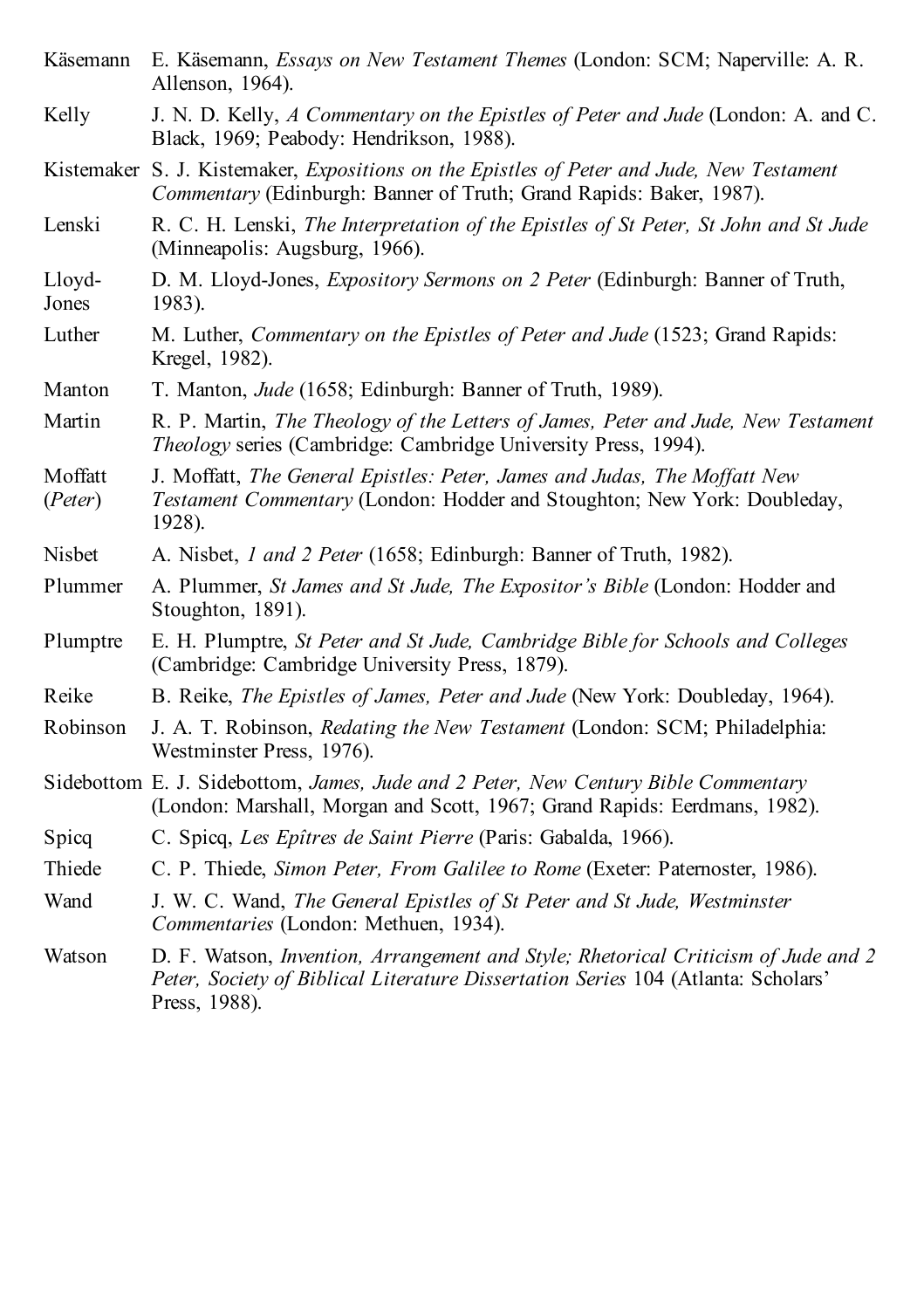# **Introduction to 2 Peter**

At a recent preachers' conference, where local church leaders and pastors had met to stimulate one another in the work of teaching the Bible accurately and effectively, an outline on 2 Peter 3:18 was brought forward to be assessed by the group. This 'sermon skeleton' was a comprehensive one, using the fine exhortation to 'grow in the grace and knowledge of our Lord and Saviour' as a launching-pad for an overview of New Testament teaching on Christian growth in godliness, a notable theme of 2 Peter. Much excellent material had been gathered together on the necessity for spiritual maturity, and a practical application made to the effect that the watching world would hardly be impressed by Christian claims until confronted with believing people who had grown to their full stature as disciples of Jesus.

Naturally, this application was a truth no-one in the group was minded to deny. But by this time, as we studied 2 Peter together, it had emerged that the apostle's final exhortation had a very different thrust. Once the warning of 3:17 against false teachers was taken into account (an elementary example of context control), it became obvious that here, in this particular letter, 'growth in grace' was being urged as indispensable, not to impress the world but to rescue the young believers from spiritual disaster. The seductive influence of new and forceful teachers, recently at work in the congregations, was already destabilizing the faithful. These 'lawless men', unrestrained by apostolic authority, were attracting a numerous following through their high-sounding promises to bring the believers into a hitherto unknown 'freedom' of experience (2:19).

The purpose of 2 Peter is twofold: to expose such false guides for what they were (hence the colourful diatribe of chapter 2) and, more important still, to set before the churches the conditions of survival when doctrinal and moral perversions infiltrate their fellowships, appearing to carry all before them. So, in 3:17, the appeal to Peter's 'dear friends' is that they should be on their guard against error lest they 'fall from' their 'secure position'. Evidently the apostle values 'stability' very highly (1:12). Seeing the trouble-makers as essentially unstable people (3:16), he repeatedly urges the Christians to safeguard the security of their own position (1:10). Finally, in 3:18, the wisest way to do this is expounded in terms of steady growth in the favour of God, and in the knowledge of Christ.

2 Peter, then, is a homily on Christian growth, set in the context of threats to Christian stability from a type of destructive and heretical teaching (2:1–3) that is as common today as it was in apostolic times and that seems to hold out a perpetual attraction to some vigorous evangelical communities. In 1:1–11 we possess what is a classic New Testament exposition of this theme, including the brilliant little ladder of advance towards maturity, from faith to love, in verses 5–7. Arguments concerning the origin (whether Hellenistic or not) of such catalogues of virtues are of little interest compared with the fact that this 'programme for progress' has obviously been carefully edited to expose the manifest failures of the errorists. It is because these new spiritual guides patently lacked goodness, self-control and godliness (to name but three of the qualities) that Peter commends (perhaps 'commands' would be a more accurate word) to his readers a very different way of living.

A homily on spiritual growth, then, from the pen of the apostle Peter, lies before us. But growth in what? The answer to this question goes to the heart of 2 Peter and the apostolic concerns that led to the writing of this letter. What is at stake in the life of the young churches is nothing less than the true knowledge of God.

#### **1. The knowledge of God**

This emphasis on 'knowing' the Lord and 'knowing' the truth, repeatedly underscored, is characteristic of 2 Peter. There are two sides to this 'knowing'. First, there is that knowledge of God and of his Son Jesus Christ, which is the initial gift of free grace, constituting us true believers (1:2, 3, 8; the Greek word is *epignōsis*). There is no inequality here between Christian and Christian. Even more impressive, there is no inequality between the apostle (belonging to the first generation), and those of the second and third generations (1:1), so Peter's readers lack nothing of 'apostolicity' in their faith. No charge against them, on the score of the full validity of their spiritual standing or experience, can be sustained. This is the important assurance 2 Peter is intended to convey from the beginning.

The implication must be that the new teaching cast doubts on the proper standing as Christian people of Peter's readers. It is notoriously easy to 'seduce the unstable' (2:14; that is, the young Christian) by exploiting easy dissatisfactions with spiritual progress, and longings for a deeper fellowship with the God who has made himself known. In 2 Peter 1:1 the apostle Peter gives these new converts the same assurance that Paul gives his readers in Ephesians 1:3: God 'has blessed us in the heavenly realms with every spiritual blessing in Christ'.

Secondly, there is that knowledge of the truth as it is in Jesus, which can be built up by application and endeavour only over a long period (*e.g*. 1:5, 6; *cf*. 3:18; the Greek word here is *gnōsis*). This distinction between the knowledge that is given, and a knowledge that is gained, is an important key to understanding apostolic Christianity.

#### **2. The false teachers**

What then of the new propagandists? It was as 'teachers' that they had come among the people  $(2:1, 3)$ ; but were they themselves possessors of a true knowledge of God? At first sight it seems as though they were. In 2:20–21 we are told three times of their knowledge (*epignōsis*) of Christ and his 'way'. At the same time, we are told of their comprehensive surrender to sensuality (2:19–20) as evidence of turning their backs on the authority of divine truth (2:21). Students of 2 Peter have been perplexed by these statements, especially since the striking proverb of 2:22 suggests, very starkly, that the essential natures of these men had never been changed. Experience of contemporary church life, however, presents us with similarly baffling examples of those whose early faith and ministry bore every sign of genuineness, yet who later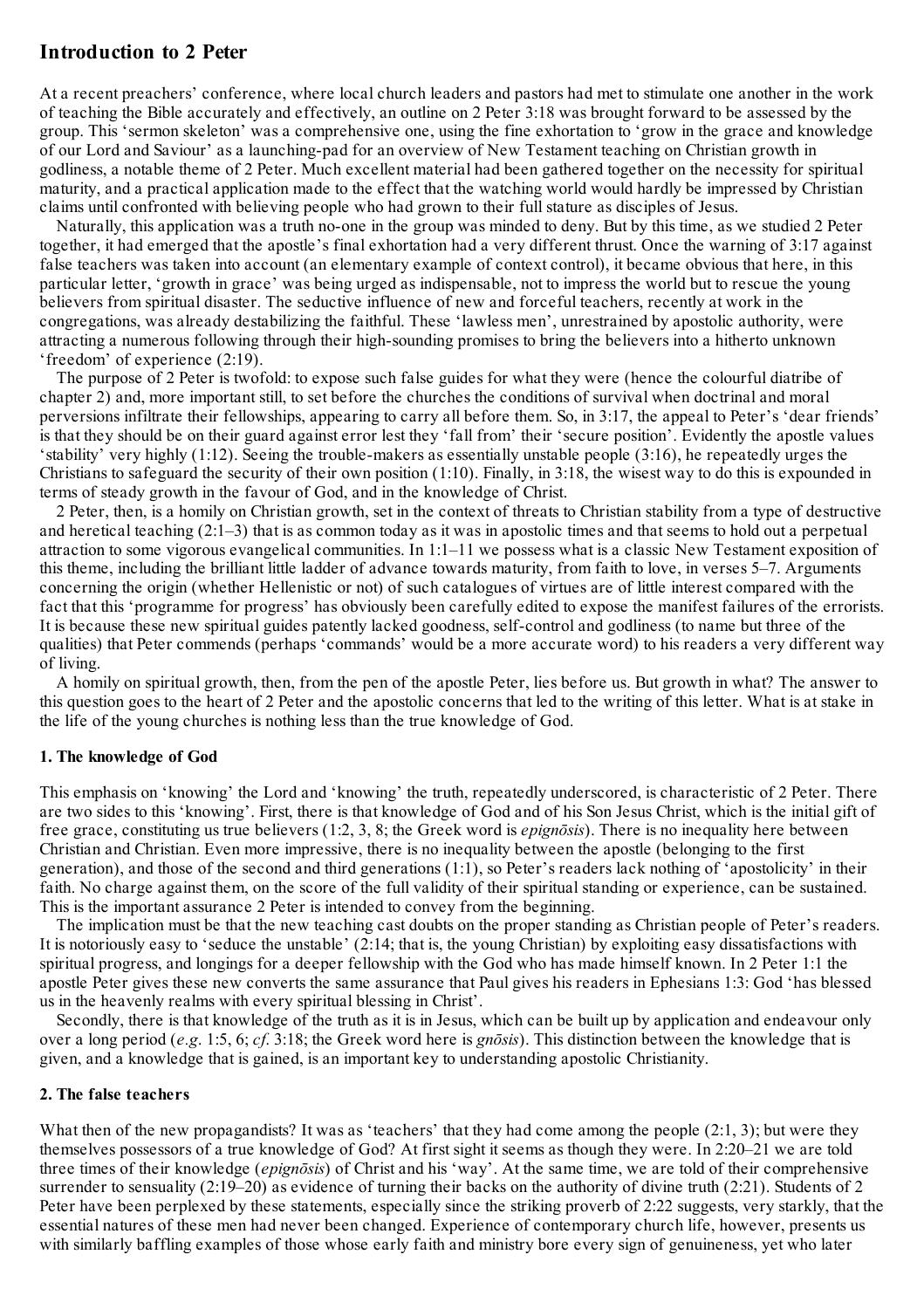denied the 'Lord who bought them' (2:1). Not infrequently, this has led to the practice of immorality of the most shameful kind (described in 2 Pet. 2).

2 Peter excels in conciseness, while putting before us a rounded picture. The apostolic tests of an authentic 'knowledge' of God centre on whether or not both 'the way of truth' (2:2) and 'the way of righteousness' (2:21) are followed. What is demanded of the Christian, and therefore of the Christian teacher, is not only pure (or wholesome) thinking (3:1) but also pure (or wholesome) living (3:14). No claims to special illumination should be countenanced by the people of God, especially when sound doctrine is repudiated and sound morality is rejected in word and deed. 2 Peter 2:1– 10 combines both these aspects, but particularly the latter, as being 'especially true' (verse 10) of those responsible for the new teaching agitating the churches in Peter's time.

And what of their knowledge, in the sense of acquired understanding (*gnōsis*)? Here, chapter 3 seems unequivocal. Apparently, there was among them a deliberate ignorance of unpalatable truth (3:5), as well as that instability that leads unbalanced enthusiasts to distort Scripture (3:16). It is intriguing to read that 'our dear brother Paul' (so Peter writes) was treated in just such cavalier fashion by his opponents.

It is not so much the familiar approach of a 'liberal theology' that easily dismisses what Paul writes as inappropriate in today's different cultural setting, as the unprincipled 'distortions' of Paul's teachings practised by those who feel bound to accept his authority. Their method is to twist the plain import of Paul's words and sentences in order to produce a very different meaning, one that will be more acceptable to their contemporaries.

In spelling out the 'ignorance' of the newcomers, Peter insists that, for their part, his readers must not 'forget' (we will return later to the importance of this concept) certain bedrock realities. With exceptional economy of words, these are beautifully set down in 3:8–10; they go to the heart of the difference between a genuine Christian outlook and its counterfeit.

*Verse 8* will surely have reminded Peter's readers of Psalm 90, with its emphasis on the painful brevity of life, making this world wholly inadequate as a permanent home, or resting-place, for all who possess eternity in their hearts. Generations of believers have found in the eternal God alone a true refuge and satisfying dwelling-place. By contrast, the new teachers are entirely content with this world as their home, and look for no other. This is because they do not know the Lord, either in his anger  $\frac{1}{2}$  or in his compassion.  $\frac{2}{2}$ 

*Verse 9* famously spells out the glory of the divine patience: if the Lord delays his coming it is because of his longsuffering with sinners. But the new teachers were foolish enough to interpret mercy and forbearance as betraying

divine impotence or negligence. Again, they did not know the Lord.<sup>3</sup>

*Verse 10* is another splendid stroke. The force of the 'thief' analogy, as used by Christ, lies in the fact, now as then, that the burglar unerringly comes just when you do not expect him! But the new teachers had very clear notions about when the 'coming' should have taken place. It was they, not the orthodox believers, who insisted that Christ had promised an immediate return. Because this had not taken place, they no longer expected the realization of this promise. Ironically, this refusal of theirs any longer to expect the return of Christ fulfils the very conditions that will precede the Lord's return. But

then they did not know the Lord or take seriously the demands of serving him.

In all this, the false prophets of Peter's day, as in ours, revealed themselves as men of the world in contrast with the proper otherworldliness of the true Christian (3:11–13). This has special application to Christians living at the end of the twentieth century, when the reigning orthodoxies of secularism are crumbling. In rejecting transcendence, a thoroughgoing materialism forces people to seek happiness solely in this world. It is now clear that in making sense of life and human hopes this is not working out. If fashionable theology follows secular trends (as it normally does a few years later), however, we can expect to find the popular preachers of the day rejecting the transcendent nature of the Bible message, and promising their listeners that spiritual hunger and heavenly aspirations can find complete satisfaction in the here and now. The result will be a consumer-orientated church suitable for a consumer-orientated society — and in the end, bitter disillusionment — but not before wave succeeds wave of 'special offers' and yet more exaggerated promises, each in turn to be laid aside in hopeless disappointment (*cf*. 2:17–19).

#### **3. The apostolic eye-witnesses**

What then can Peter put before the churches to counter the influence of the new voices being heard everywhere, especially when soon his own voice will be silent (1:14)? How can he secure for the believers a right understanding of the 'very great and precious promises' of the gospel (1:4), so that they know what is theirs to experience and achieve in this life, as well as what is to be theirs in the new heavens and new earth, glorious realities to be anticipated with eagerness  $(3:12-14)$ ? The answer to such questions takes us right back to the origins of true prophecy in  $1:12-21$ , perhaps the greatest single treasure within this letter.

The section 1:12–15 contains Peter's justification for writing. It is of primary importance in unlocking the message of 2 Peter, and is not to be downgraded as though it were merely a brief section in praise of repetition and memory work in the teaching ministry! Here Peter records a message, received from the risen Lord, that in a short while he is to depart from the earthly scene. It is a dramatic warning of little time left for his apostolic labours. It galvanizes Peter into making immediate arrangements so that gospel truth will be maintained when he is gone. True, the congregations are 'firmly established' in the truth they presently have (1:12). Nevertheless, the spread of the new lawlessness compels the apostle, while he still lives among them, continually to refresh their minds concerning their spiritual foundations. His efforts are to be concentrated on ensuring that the churches go on living under the rule of his apostolic testimony long after he has gone from the scene. Unless this happens, the post-apostolic church will, before long, forfeit its apostolicity in character and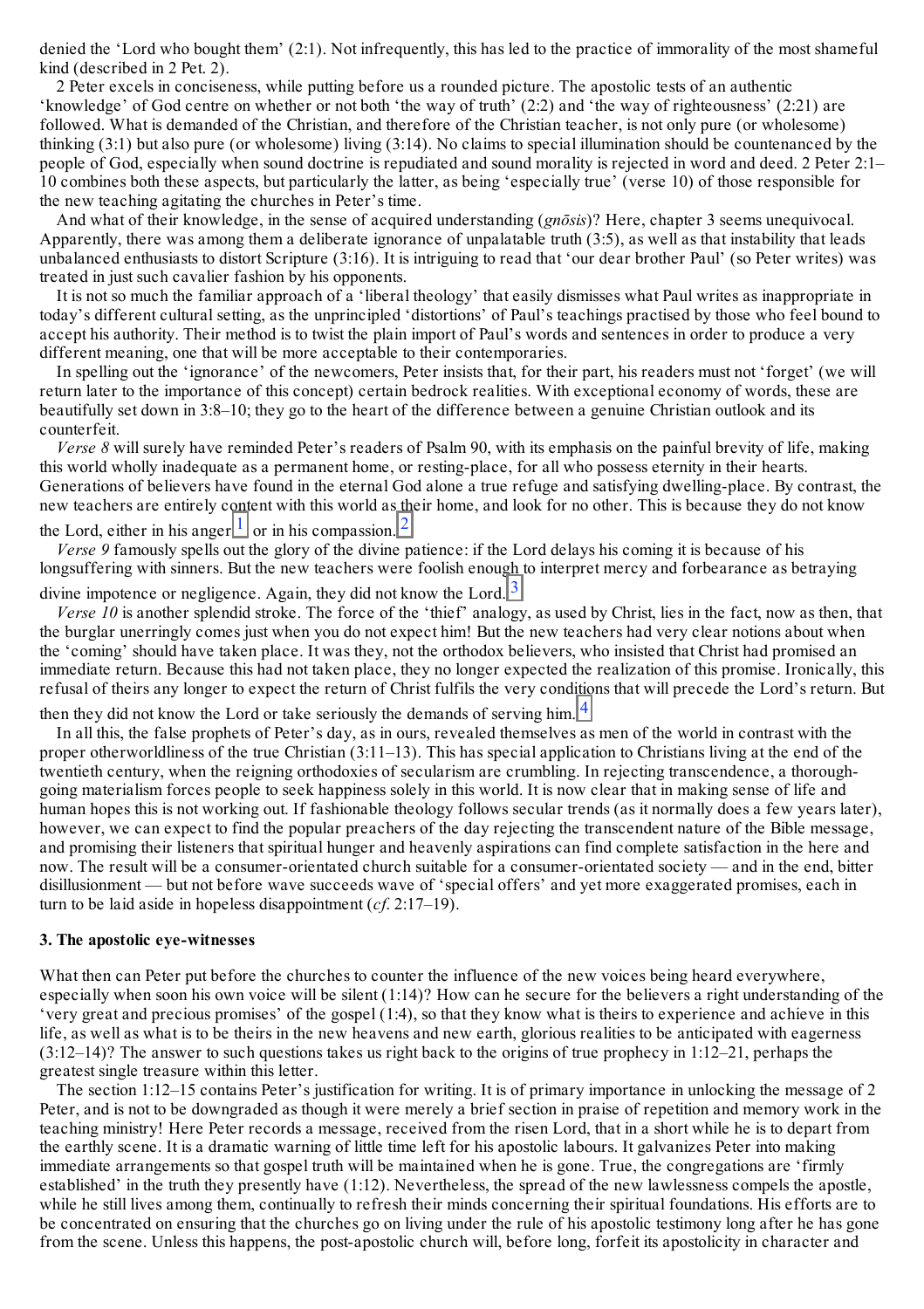life.

The apostolic testimony of which Peter writes in 1:16–18 confirms the prophetic word (a contemporary description of the Old Testament as a whole), the foundational authority of which is described in 1:19–21. Through both apostolic testimony and prophetic word God speaks of 'the power and coming of Christ' (1:16), that climactic day of God when the world will be destroyed (3:10–12), from which final cataclysm God's people will escape to enter their new and eternal home (3:13). This terrible time of judgment that will see the 'destruction of ungodly men' (3:7) will also see the final demonstration of God's power to rescue the godly, a power anticipated in the present experience of Christian people

whenever they are rescued from trials and temptations  $(e.g. 2.9)$ .

When Peter preached the coming of Christ to judge the world,  $\begin{bmatrix} 6 \\ 1 \end{bmatrix}$  he was not charting or concocting imaginary descriptions of the future of planet Earth, as his rivals, the false teachers, may have accused him (or as they themselves practised for profit; 2:3). His message depended for its integrity on what he, and his fellow apostles, both saw (1:16) and heard (1:18). At the transfiguration they were, for a brief moment, eye-witnesses of the divine sovereignty of Christ, just as later they were eye-witnesses of his bodily resurrection.  $\boxed{7}$  In this unique, historical sense the apostles were witnesses of Christ's 'honour and glory'. As Peter reminds his readers in a telling little phrase, 'we were with him' (1:18).

But what could Peter and his friends make of so unexpected and awesome a sight? It is recorded elsewhere that, at the time, they woefully misunderstood its significance.  $\frac{8}{8}$  What they needed was an authoritative interpretation of the event

they saw. And this, literally, was what was provided by the voice from heaven (twice, in verses 17 and 18, it is insisted that this voice was not of earthly origin). Intriguingly for us, the heavenly message was couched in Old Testament

language, a God-given confirmation of the truth of the prophetic word; and it spoke of a messianic king  $\boxed{9}$  who was, at the same time, a Suffering Servant.  $\frac{10}{2}$  Thus, for Peter especially, was solved the agonizing question of how one who would suffer could conceivably be Messiah.  $\frac{11}{11}$ 

#### **4. The prophetic word**

When the prophets proclaimed the coming of Christ to save all who believe,  $\frac{12}{12}$  they were not 'speaking visions from their own minds' as false prophets in all times are wont to do.  $\frac{13}{13}$  Nor, like the false teachers described in 3:3, were they driven to say what they did because of their own strong personal desires or aspirations. It was the Spirit of God who, irresistibly, swept them along (1:21) in order to provide a God-given explanation, or interpretation, of the great saving acts of God in Israel's history (1:20). Just as it was of first importance to understand the evil desires that impelled the new teachers to mock the truth (3:3), so it was of first importance to recognize how different was the ultimate source of the true prophets' inspiration (1:20).

Since the prophetic word, as we have it, is an understanding of the Old Testament history of salvation given once for all by God to the prophets, both to speak to their contemporaries and to write down for the benefit of future generations, we are not to ascribe the teaching of the prophets to their own individual wisdom or insight. If their message had been like that of normal teachers, however gifted — limited by human fallibility and the inevitable prejudices of their times — we might well seek for help to reinterpret the Old Testament story according to our own modern lights.

But, insists our apostle, true prophecy never came by the 'will of man', that is by the prophet's own deliberate purpose or individual viewpoint. The Old Testament prophet was not volunteering his ideas or perceptions, only to be corrected by a more scholarly successor! 2 Peter 1:21, if taken with full seriousness, rules out completely any thought that we can treat the book of the prophet Isaiah (or any other Old Testament prophet, or indeed the Old Testament Scriptures as a whole) like any other book. If what Peter says is true, then the prophetic word remains for ever God's Word. It is not merely the prophet of long ago who speaks, but the living God himself. And if that is so, we shall be wise not to attempt to reinterpret what he says as though we were now in possession of some superior wisdom.

We are now in a position to grasp the enormous significance in 2 Peter of the repeated injunctions to remember or recall 'these things', that is, the authentic message of the apostles and prophets (1:12–15; 3:1–2). Words spoken in days past (3:2) can appear to lack the immediacy of words spoken in the present. There is a natural craving for a voice from heaven. That indeed has been given (1:18), but not to us. Unhappily, there are still those who trade, with some success, on the gullibility of unstable believers, and, by the use of bold claims and fictitious anecdotes (2:3), confuse the churches with claims that God's Spirit is speaking a fresh message through them.

The essential ministry of the pastor, therefore, is that which recalls the work and words of Christ (hence the normal church furniture of table and pulpit). Just as the sermon loses its legitimacy if it does not make known 'the faith that was once for all entrusted to the saints',  $\frac{1}{4}$  so the supper likewise forfeits its legitimacy if it does not celebrate what Christ *has* done, once for all, by his sacrifice of himself on the cross. The moment we cease to be reminded of 'these things', the vacuum is likely to be filled by new 'prophets' and 'priests'. The churches, then unanchored to the Word of God and the work of Christ, cease to be truly 'apostolic', despite their claims.

These realities lie behind the powerful exhortation of 1:19. It is to this original 'prophetic word' that Christians would 'do well to pay attention', rather than to the showy new 'prophets'. For, as long as this world lasts, there never will be any divine light by which the churches may be guided other than the Scriptures. When Christ returns, and not until that day 'dawns', the morning star will arise in our hearts. This almost certainly refers to an inward illumination that will accompany the outward revelation, so that every believer on that day will be able to comprehend fully what then is so

magnificently disclosed.<sup>[15]</sup> Very possibly, the new teachers were professing to have been given just such a personal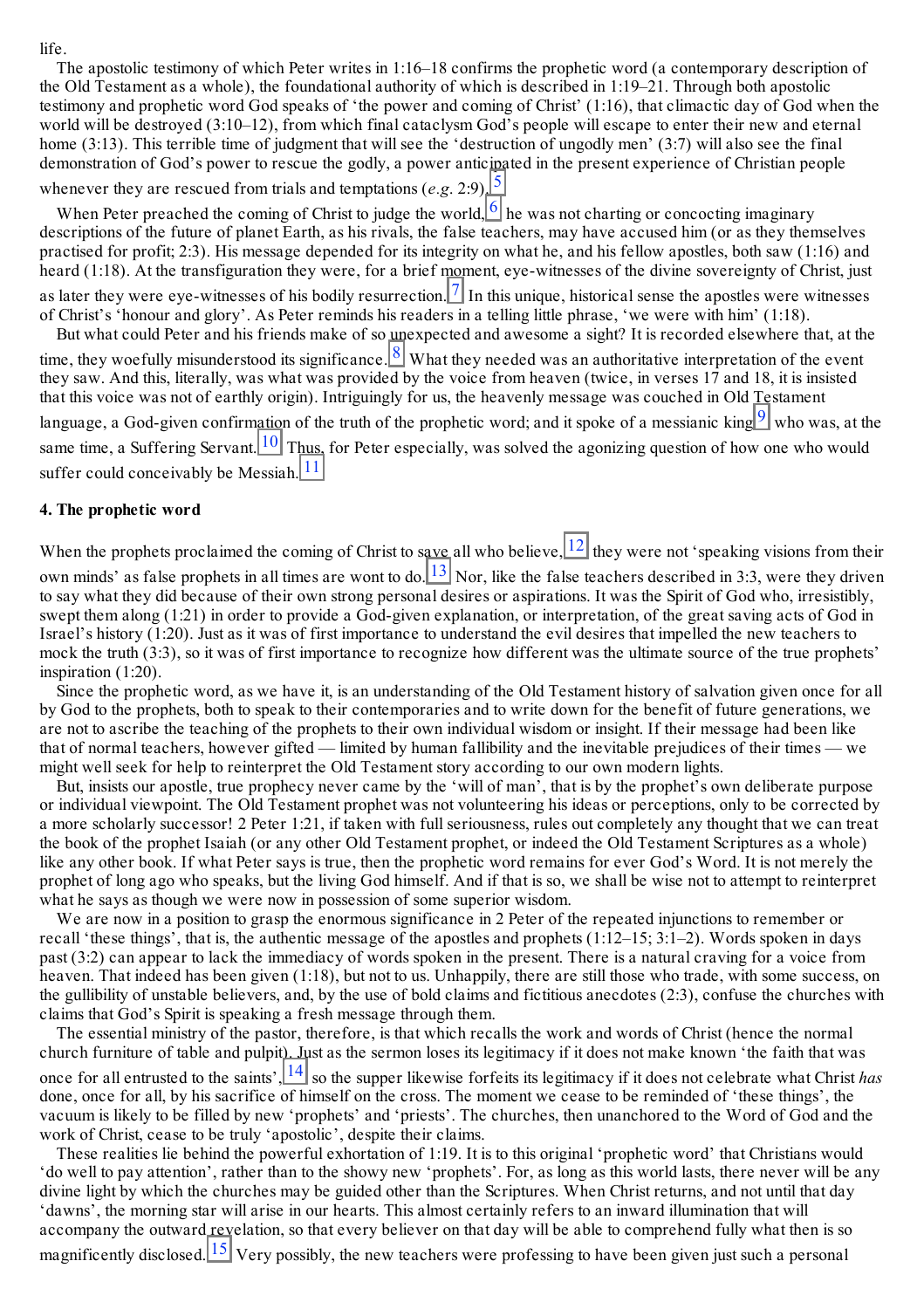enlightenment, enabling them to put aside the Scriptures as now superseded by the 'inner light', a claim frequently made in the history of the churches.

#### **5. The authentic gospel**

What then, according to this letter, is the genuine gospel message, against which we, like Peter's readers, can measure all fraudulent 'promises' made by new and popular teachers who echo the spirit of their times?

A fine description of Peter's gospel is given in 1:16. His preaching centred on 'the power and coming' of Christ (1:16). Particularly noteworthy is his concentration on Christ's *second* coming to judge, rather than upon his first coming to save, a prior emphasis that is noticeable elsewhere in Peter's teaching.  $\frac{|16|}{2}$  This difference should not be overstated, as though Peter had no message of present salvation. But it does mean that Peter's good news was primarily *eschatological*, as spelt out in chapter 3. Thus the ridicule heaped upon the idea of Christ's return by the new teachers (3:4) is not noted here by the apostle as an attack on one particular article of the faith, but as a rejection of the gospel as a whole.

By such an emphasis, Peter must be condemning the exaggerated promises made by the trouble-makers. Their message aroused intense excitement by claiming that the future expectations of the Christian, linked in apostolic teaching with the world to come (note the 'looking forward' that occurs three times in 3:12–14), were to be expected *in this life* and experienced by all who followed their instruction and accepted their authority.

As so often happens, those who make such unreal claims are forced to live a lie (2:19). Even worse when heavenly aspirations are, in practice, disregarded, the appeal of such teachers must inevitably be to the passionate desires of the earthly nature, whether for prosperity, pleasure or any other form of self-seeking.<sup>17</sup>

But Peter, as always (and despite modern criticism of his plain speaking in chapter 2), does not over-react to error. For instance, it is true that righteousness (a notable theme in this letter) is at home only in the new heaven and new earth (3:13), so that justice will never be perfectly done in this world; yet the apostle demands that by lip (2:5) and life (2:7–8) righteousness should be the goal in this life of every Christian disciple. Or again, although God's power will be displayed to humankind in all its inevitable authority only when Christ returns in glory, nonetheless divine power *is* manifested and recognized now by (hardest of all tests) the transformation of human nature in its depravity (*cf*. 2:22) to godliness and genuine goodness (1:3–5). In the same way, while eventual rescue and escape from those evil desires that corrupt the whole world must await the final catastrophe  $(3:10-13)$ , yet by participating in the divine nature, a real escape from those who live in error is our joyful experience now (2:18; *cf*. 1:4). The initial verses of 2 Peter provide us with a lovely picture of what is ours now to delight in, namely an apostolic faith, freshly minted as in the earliest days of pentecostal power, with grace and peace in abundance, while the third and concluding chapter delights to speak about the glories that will be ours only at Christ's return.

In 2 Peter the alarm bells are ringing. Churches may be attacked from without to the point of near destruction (as evidenced today in Iran, Sudan, and North Korea, to name only three examples of cruel oppression). But almost more deadly still is that self-destructive madness that operates within the churches as a direct consequence of ruinous heresies secretly introduced into the mainstream of church teaching (2:1). This letter is not the only apostolic warning about such matters. If the denunciations of chapter 2 are vehement in their ruthless exposure of evil men, Paul warned in similar

fashion of 'savage wolves' among the flock.  $\frac{18}{18}$  The western church of the twentieth century has seen many of its congregations dangerously depleted, indeed its buildings often emptied, by a rationalistic philosophy of religion that is not a genuine Christian theology at all. It is certain that the errors threatening the stability of the churches to which Peter writes included denials of orthodox beliefs. In particular, it is evident that the person of Christ was belittled in terms of his divine sovereignty and universal lordship. Why else the clear emphasis on his deity in the initial address (1:1)? The fine designation 'our Lord and Saviour (Jesus Christ)' appears in the New Testament only in 2 Peter, and here four times

 $(1:11; 2:20; 3:2, 18)$ . The final doxology is one of only two in the New Testament in which Christ alone is the object.  $\frac{19}{19}$  So clear is the apostle about Jesus as his 'Lord and God' that it is often impossible to be certain whether he is writing of God or of Jesus, as for example in 1:3.

Yet it is perhaps right to say that the lethal consequences of the newcomers lay even more in their sensuality and insatiable greed. Here the 'filthy lives of lawless men' were reminiscent of the cities of the plain (2:7). Openly shameless, they followed their own evil desires and taught others to do the same.  $\boxed{20}$  The combination of moral collapse following upon doctrinal declension is a familiar one in days of apostasy, and 2 Peter puts in our hands a powerful trumpet to sound when we find ourselves, like Noah, living in such times  $(2:5)$ .

But Peter is a true pastor as well as a skilled polemicist. He warns the faithful, but not to the point where they lose their confidence in the sovereign control of the Lord over his church. It may seem that God is sleeping while wolves ravage the flock (2:3b). But from the very beginning, the condemnation of false guides has been pronounced and their doom is certain. God will not spare the ungodly of today, for he did not spare them in times past  $(2:4–10)$ . A terrible prospect lies

ahead for the spiritual manipulators and exploiters, for those who distort the Word of God,  $21$  and for apostate church leaders who sit loose to scriptural authority and faithlessly accommodate their message and moral standards to the spirit of the age. 'What is going to happen to the ungodly' (2:6), as expounded by Peter, is evidently intended to be terrifying, and we ought to be frightened by such warnings. 'If God did not spare angels' there can be no position of high privilege that offers any protection in the dreadful day of judgment. We who teach have been warned, and the people of God reassured. The lying teachers of Peter's day, as of ours, have 'long ago' had sentence passed on them by the Lord of the church. In the eternal world, their punishment continues to the present as they are kept for the day of final accountability.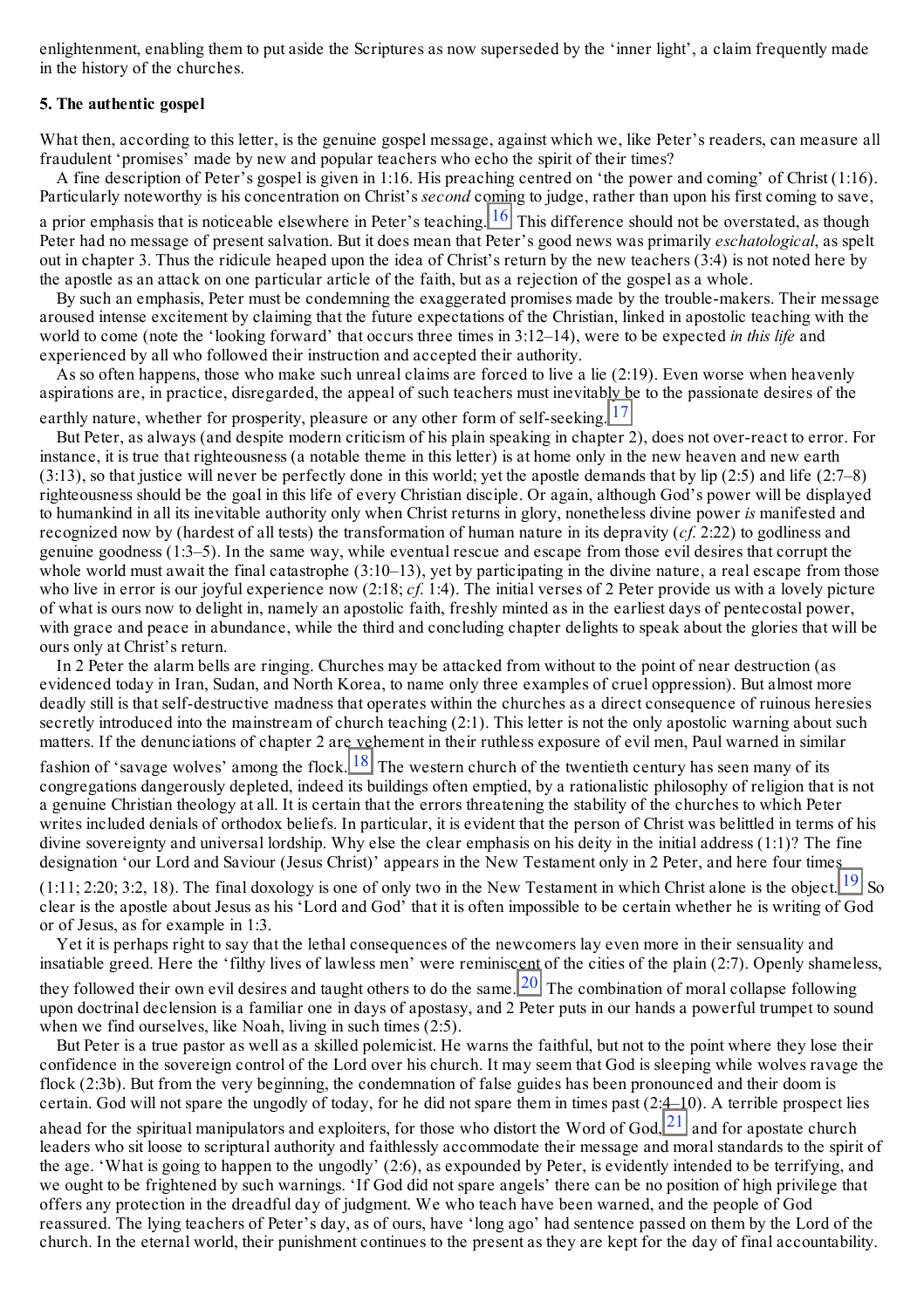But for those who seek to make their 'calling and election sure' (1:10) there is, at life's end, an abundant entrance awaiting them into the eternal kingdom of Christ. If in 2 Peter there is an almost unimaginable severity for the apostate and the false prophet, there is also a vista, beyond our dreams, of unbounded joys for those who, never forgetful of what has been done for them (1:9), daily seek to increase, more and more, in the grace and knowledge of God.

# **1. The genuine article (2 Peter 1:1–2)**

Fakes are a nuisance. Fake artists make fools of collectors, fake financiers embezzle millions at the expense of honest investors, fake scientists inflate their own reputations by riding on the back of other people's hard research. In some other areas of life, though, fakes are not merely a nuisance but actually pose a serious threat. There is, for example, the potential damage caused by religious fakes. The obvious ones, those who are in it just for the money or the prestige, can be avoided without too much difficulty. Harder to uncover, but much more destructive in the end, are the well-meaning but muddled individuals who pass on a mixture of easy platitudes, biblical-sounding phrases and a view of life that is twisted out of any recognizable biblical shape. Such Christian con-men are the reason Peter wrote this letter. They not only prey on people's wallets or good nature; ultimately they can wreck our eternal destiny, since a false gospel tells lies about God.

Fakes lie at the heart of Peter's concern in this letter. He mentions false prophets and false teachers (2:1). They turn out to be false disciples  $(2:15)$ , teaching stories they have made up  $(2:3)$ . It is an alarming prospect, and we might be tempted to think that these words apply to darker days than our own. Peter is insistent, though, that 'there will be false teachers among you' (2:1), and he is writing this letter to 'stimulate you to wholesome thinking' (3:1). He is alerting his readers to the ever-present danger of being fooled by, or even becoming, Christian fakes. His urgency is caused by the nearness of his own death (1:13–15), which will mean an inevitable severing of one more link in the chain that bound the early church to the authentic message that Jesus taught. Peter's reason for writing is to enshrine that teaching decisively, so that after his death no group or faction can claim that he was the originator of their perverted gospel.

*Simon Peter, a servant and apostle of Jesus Christ, To those who through the righteousness of our God and Saviour Jesus Christ have received a faith as precious as ours:*

# *2 Grace and peace be yours in abundance through the knowledge of God and of Jesus our Lord.*

These first two verses follow the standard opening to an ancient letter, but they also begin to crystallize Peter's concern. He wants us to ensure that the Christianity which we have received, believed, lived and passed on to others is the genuine article and not a substitute. Peter isolates four areas where we should check what we believe against what he believes: where our gospel came from; whether it is as good as the original; what difference it makes in real life; and the doctrine it teaches. In other words, we need first to check our gospel's origin, then its quality, thirdly its results, and fourthly its content.

#### **1. The genuine apostle: the gospel's origin (1:1a)**

Peter presents himself in the normal way at the start of the letter, and explains his credentials. From its first word, this letter claims to be the authentic writing of an apostolic eye-witness of Jesus' life, teaching, death and resurrection. Jesus had called *Simon* (literally 'Simeon') <sup>2</sup> among his first disciples.<sup>[3]</sup> and made this rough-hewn individualistic fisherman into someone he could use as a leader, a 'fisher of men' who would 'feed my sheep'.  $\frac{4}{1}$  Simon took a long time to learn, and the gospels stare unblinkingly at his frequent misunderstandings of Jesus. But he still made sure that Mark wrote it all down to encourage every generation of slow-learning disciples.<sup>5</sup>

Jesus renamed him *Peter*, 'the rock', because he had acknowledged that Jesus was 'the Christ, the Son of the living God'. Jesus replied, 'Blessed are you, Simon son of Jonah, for this was not revealed to you by man, but by my Father in heaven. And I tell you that you are Peter, and on this rock I will build my church, and the gates of Hades will not overcome it. I will give you the keys of heaven; whatever you bind on earth will be bound in heaven, and whatever you loose on earth will be loosed in heaven.' $\frac{16}{2}$  Quite clearly, Peter was going to be significant in the history and authority of the church. He dominates the first half of Acts as strongly as Paul dominates the second, and he proved as vital to the racial spread of the gospel as Paul was to its geographical spread.<sup>7</sup> Peter took the initiative to include Samaritans and Gentiles as Christians, and although he never made those decisions alone, it is clear that his fellow apostles knew that Jesus had given him this door-opening responsibility. Significantly, once Gentiles believed and the Council of Jerusalem decided that it was possible to be a Christian without becoming a Jew, Peter had made his greatest speech and does not appear again in the book of Acts. He had discharged his role.

Simon Peter emerges as a man of enormous courage and tenacity, strengths he would need as he was repeatedly beaten and imprisoned for his faith. He left the church in Jerusalem under James's leadership so that he could evangelize in Corinth, Pontus-Bythinia and, less happily, Antioch.  $8 \text{ By the time of 1 Peter he is in 'Babylon'.}$  meaning the imperial capital Rome. The New Testament does not record his further work and death, but later Christian writers touch on it. Irenaeus 10 says that Paul and Peter founded the church in Rome together, although this is unlikely since Paul wrote to the church in Rome which he said he had not visited, and since Acts records Paul's first arrival in Rome to be greeted by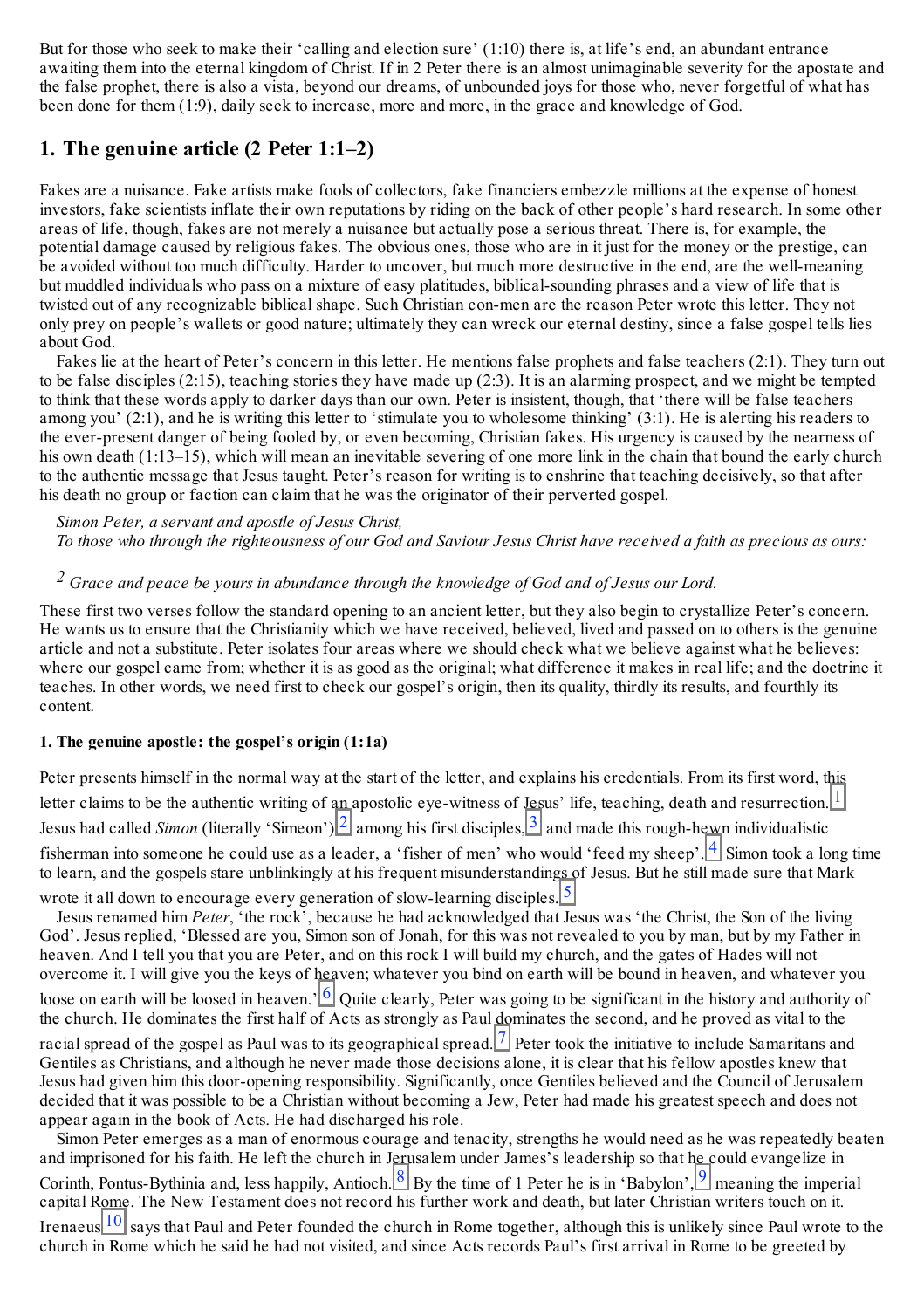existing Christians.  $11$  The early church historian Eusebius simply states that Paul and Peter cooperated in this period.  $12$ There is reasonable certainty that he was martyred with Paul under the Emperor Nero. The Roman historian Tacitus records Nero's ghastly pleasures. 'Derision accompanied [the Christians'] end: they were covered with wild beasts' skins and torn to death by dogs; or they were fastened on crosses, and, when daylight failed, were burned to serve as lamps by night.<sup> $13$ </sup> Babylon indeed. Our letter was written on the eve of Peter's death, 'because I know I will soon put [my body] aside, as our Lord Jesus has made clear to me. And I will make every effort to see that after my departure you will be able to remember these things'  $(1:14-15)$ . 14

Peter describes himself in two ways which define his position between God and the church: he is *a servant and apostle of Jesus Christ*.

#### *a. Simon Peter the servant*

In one sense, to describe himself as Jesus Christ's servant simply says that he is a willing disciple, as all Christians should be. Jesus has said that on the last day our only true self-description will be as 'unworthy servants'  $\frac{115}{15}$  because our best still falls below God's perfect requirement.

Yet Peter's focus here is less on his humility than on his God-given authority. In the Old Testament it was seen as a position of great honour to be owned by God as his slave, and Israel rightly took enormous pride in being called the servant of God.  $\frac{16}{6}$  So seriously did they take it that one Israelite could not sell another Israelite into slavery; both were already slaves, God's slaves.  $\frac{17}{12}$  Israel's leaders, judges, kings and prophets were all called God's servants because they did his will and must therefore be obeyed;  $\frac{18}{2}$  and even a pagan king, Nebuchadnezzar, could be called God's servant because he helped the Jews to return from exile.  $\frac{19}{20}$  Over the decades, though, Israel's leaders increasingly fell short of the ideal, and prophets began to speak of the one who would come in the future and be God's perfect Servant.  $|^{20}$ 

When Peter calls himself *a servant … of Jesus Christ*, he is claiming as special a role within the church as Isaiah, Jeremiah and even David had within Israel. Nor is Peter alone, for Paul and Timothy, James, John and Jude claimed the same title with the same power.  $[21]$  When Peter claims to be the servant of Jesus Christ, we must pay attention to his message.

#### *b. Simon Peter the apostle*

Secondly, Peter calls himself an *apostle of Jesus Christ*. Again, this is a word with a wide range of meanings. The Greek word *apostolos* means a messenger commissioned to a task by a particular person. Uniquely, Jesus Christ is 'the apostle ... we confess',  $|22|$  because he was sent (literally, 'apostled')  $|23|$  by God to save us. In a much broader sense, Barnabas, Silas, Titus and Timothy are apostles,  $\frac{24}{4}$  and Andronicus and Junias are 'outstanding among the apostles',  $\frac{25}{125}$  who are 'those itinerant missionaries who were recognized by the churches as constituting a distinct group among the participants in the work of spreading the gospel'.  $\frac{26}{10}$  In that loose sense there are still 'apostles', or 'sent Christians', today, working as evangelists, missionaries and church-planters.

Normally in the New Testament, 'apostle' has a third meaning, referring only to a precise group of twelve among Jesus' followers, who had been commissioned by Jesus as his representatives.  $\frac{27}{27}$  When the decision was made to replace Judas, they looked for 'one of the men who have been with us the whole time the Lord Jesus went in and out among us, beginning from John's baptism to the time when Jesus was taken up from us. For one of these must become a witness with us of his resurrection.'  $\frac{28}{10}$  To be called an apostle, it was not enough merely to have seen the risen Jesus, for Paul mentions five hundred people in that category but does not call them apostles.  $\frac{29}{2}$  Paul himself could claim exceptional entrance only because of his personal commissioning by the risen Jesus on the Damascus road.<sup>[30]</sup> It was a group to which many people wanted to belong because of the prestige of being a named and commissioned delegate of the Lord  $J_{\text{esus}}$  31

That unique group and its teaching are irreplaceable and authoritative, and they stand in the grand line of God's delegates and spokesmen. In the Old Testament there are five great commissioning scenes where God's agents are 'sent' to his people. God said to Moses, 'I am sending you to Pharaoh to bring my people the Israelites out of Egypt.' He said to Gideon, 'Go in the strength you have and save Israel out of Midian's hand. Am I not sending you?' He asked Isaiah, ' "Whom shall I send? And who will go for us?" And I said, "Here am I. Send me!" ' He commanded Jeremiah, 'You must go to everyone I send you to and say whatever I command you.' He warned Ezekiel, 'Son of man, I am sending you to the Israelites, to a rebellious nation that has rebelled against me.' $\frac{32}{2}$  In that sense (God's directly commissioned delegates), God's apostles are an exclusive group. It is not surprising to find that the New Testament linked apostles and

prophets in unique authority, the church being 'built on the foundation of the apostles and prophets'.

Peter's self-description as an *apostle of Jesus Christ* is thus a second high claim. At a time when there were calls to replace, supplement or question the apostolic gospel, he writes as a direct source of that gospel, and he will use his letter to call the Christians back to it. He is claiming to be the New Testament equivalent of an Old Testament prophet. We face the same pressures today as Peter's readers did then. The gospel is seen by some as inadequate to meet the needs of modern men and women, and as requiring radical redrafting to be relevant. It will be important to acknowledge, along with Peter's first readers, that apostles in his tightly defined sense do not exist today, and to draw a sharp line between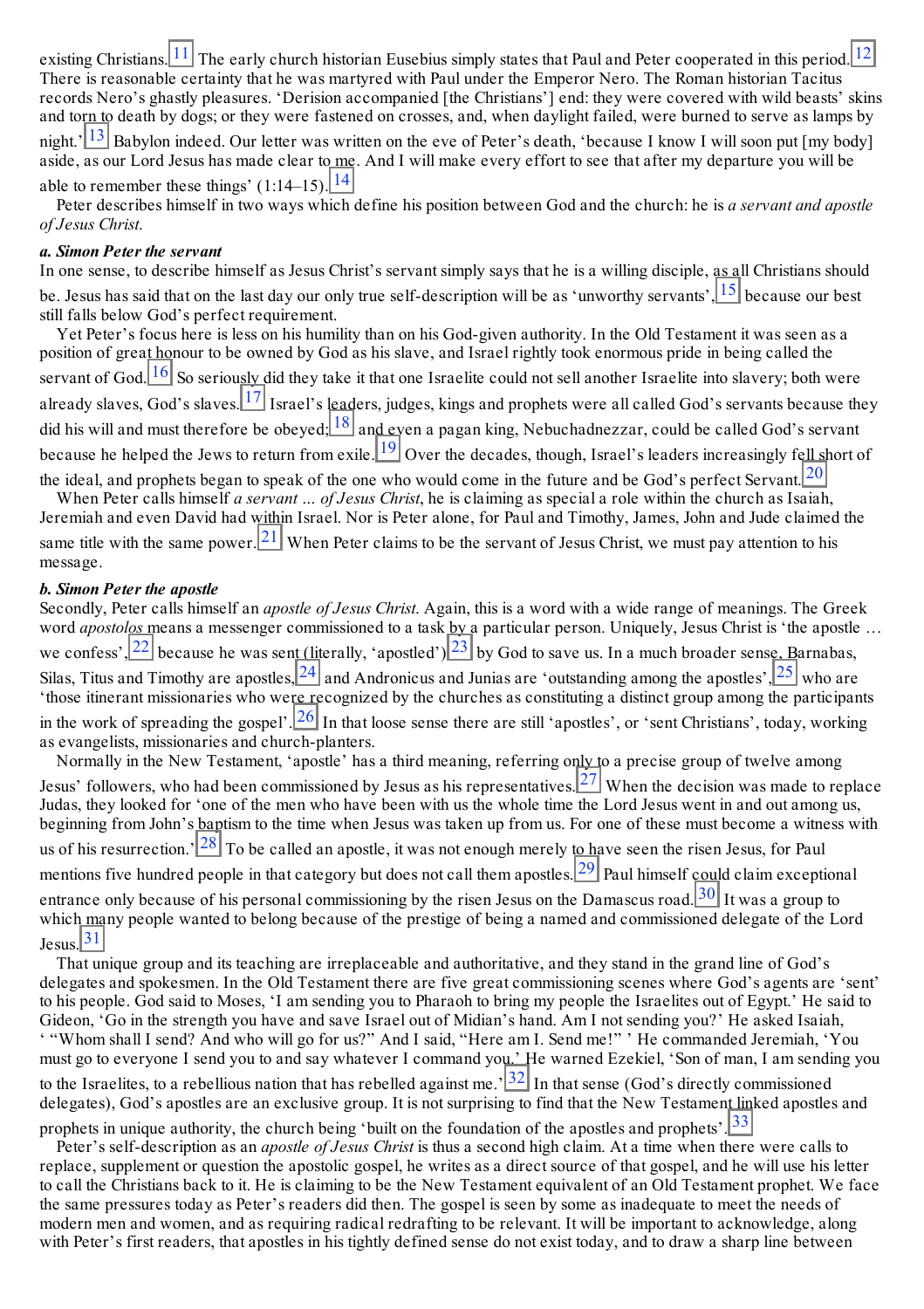apostolic authority and our submission to that authority. We may call Christian leaders today 'apostolic' if they teach the message the apostles taught, but it is misleading to call them 'apostles'. Neither the questions of a secular society nor

supposed new revelations from God permit us to alter the content of Peter's apostolic message.  $34$ 

#### *c. Simon Peter the servant and apostle of Jesus Christ*

When Jesus washed his disciples' feet, he said, 'I tell you the truth, no servant is greater than his master, nor is a

messenger (*apostolos*) greater than the one who sent him.<sup>3</sup> <sup>35</sup> The reason for Peter's importance and authority today lies not in his intellect or personality, but in the one who sent Peter to us as an apostle, the one of whom he is now a servant, Jesus Christ.

#### **2. The genuine Christian: the gospel's quality (1:1b)**

Peter and his fellow apostles, who actually knew and heard Jesus, undoubtedly benefited from that experience, and it was wonderful that those who had actually crucified Jesus could hear from Peter that they could be forgiven. We, however, live two thousand years from those events, and many people question their relevance. Distance seems to make the message less significant. Even Peter's first readers felt this, for he writes to reassure them that despite their remoteness from the gospel events, they (and we) are as privileged as the apostles. Peter does not identify his readers in either letter, and their open address to all Christians makes them timelessly relevant. This has led to their common title, 'catholic epistles' $|36$ 

#### *a. You have received a faith …*

How does someone become a Christian? One person might say, 'Because I believe,' and another, 'Because God chose me.' According to Peter, both ways of stating it are correct. On the one hand, we believe. It is a fundamental definition of a Christian that he or she is a 'believe-er'; that he or she 'has *faith*' (the two words have the same root in the Greek). By 'faith' here, Peter could mean the objective facts of 'the faith', but it is more likely that he means to stress the subjective 'faith' in Jesus Christ that is the inward reality of every live Christian.  $\frac{37}{8}$  But Peter also knows that it is not our feeble faith that holds us close to God. It is God who does all the holding, and that is the reality behind the word *received*. The Greek word *lanchanō* comes from politics, and was used of the appointment of government officials, 'of persons who have a post assigned to them by lot'.  $\frac{38}{18}$  Here it implies that the fact that any Christian believes at all is evidence of 'the sheer fairness' 39 of God. Christians who survive a lifetime of trouble are not evidence of their own resilience and toughness; rather, they see increasingly clearly that any progress has been God's doing, and not their own.

#### *b. … as precious as ours …*

Marvellously, Peter says that this faith was the same experience that the first Christians had, and that everything they found precious in the gospel these Christians find *as precious* too. The superficial differences are vast. Above all, he writes as one of the apostles (indicated by *ours*) to non-apostles. But he also writes as a Jew to Gentiles, and as a firstgeneration Christian to those who will be alive long after his death; in fact, to people like us. Yet the youngest Gentile Christian has *received a faith as precious as ours*, first-century Jews and apostles though they were. Can anything speak of God's wonderful impartiality more than the truth that we stand in the same relation to him as did all the generations of believers in the past? They may be giants and inspiring examples, but how gracious of God to fling open the doors of his heaven so wide as to include absolutely anyone who has faith!

#### *c. … through the righteousness of our God and Saviour*

One word Peter uses sums up everything he has said so far — *righteousness*. He is using the word slightly differently from the way Paul uses it. This is not the righteous declaration God speaks over his people; it is the righteousness which God is in himself, his character, his moral uprightness and utter impartiality. 'As in 1 Peter (2:24; 3:12, 14, 18; 4:18), so in this

Epistle (2:5, 7–8, 21; 3:13) the word has the ethical associations which we find given to it in the Old Testament.<sup>1</sup>  $\frac{40}{1}$  Peter says that this fairness of God guarantees that what he received and believed is what his first readers later received and believed, and indeed, what we receive and believe. God's righteousness ensures that men and women, Jew and Gentile, first-century and twentieth, all receive the same message and offer from God.

#### **3. The genuine experience: the gospel's results (1:2)**

The third area Peter wants his readers to check is the difference genuine Christianity makes. He says that it gives *grace and peace … through the knowledge of God and of Jesus our Lord*.

#### *a. Grace and peace*

New Testament writers frequently started their letters by taking over the standard secular way of opening a letter. $\frac{|4|}{\sqrt{2}}$ *Grace* (*charis*) normally meant no more than 'hello', but they coupled it with the usual Hebrew greeting, *peace* (*šālôm*, *shalom*; both greetings are still used today in Greece and Israel respectively) to produce a new and beautiful idea. It acknowledged that the church in a particular place would contain both converted Jews and converted Gentiles. Peter employs this greeting to show from the outset that grace and peace are at the heart of what he believes and what the Christians are slipping away from. They are what Peter longs and prays for them to experience.

*Grace* means the generous heart of God who determines to treat sinful men and women as he lovingly wishes rather than as they actually deserve. It is God the Father's sovereign good pleasure, totally unmerited by us, which raises us from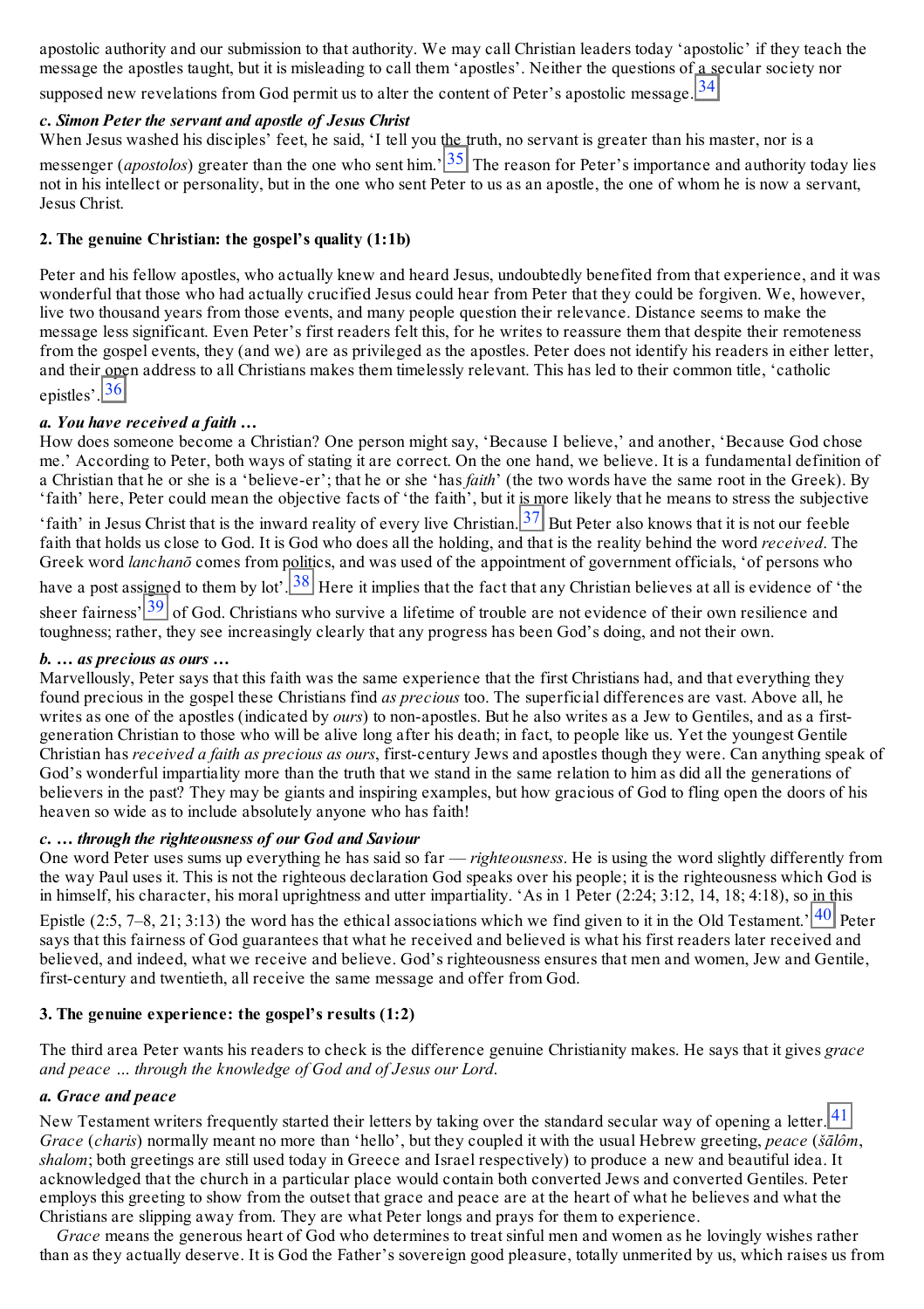the ash-heap to a throne of glory. It is the servant-like manner of God the Son who became a man, lived, taught, died, rose again and reigns for us. It is the humble work of God the Holy Spirit who equips us to love and serve him now with his grace-gifts (*charismata*), and who is the down-payment for the day when we shall be changed into the likeness of Jesus Christ himself. The gospel is grace, God's good pleasure to delight in people who do not deserve it.

The immediate result of God's grace is that his rightful anger at our disobedience is appeased, and that we have *peace* with him. That is achieved through the death of *our God and Saviour Jesus Christ*. Ever since Adam and Eve were banished from Eden after their attempt at moral autonomy, humans and God have not been at peace; Jesus said we have been in a state of barely disguised hostility.  $\frac{12}{2}$  Yet the hope of peace with God runs through the Old Testament,  $\frac{143}{2}$  and was won by the cross, as the risen Jesus demonstrated. 'On the evening of that first day of the week, when the disciples were together, with the doors locked for fear of the Jews, Jesus came and stood among them and said, "Peace be with you!" After he said this, he showed them his hands and side. The disciples were overjoyed when they saw the Lord.

Again Jesus said, "Peace be with you!"  $\frac{144}{100}$  That becomes Peter's message in Acts: 'the message God sent to the people

of Israel, telling the good news of peace through Jesus Christ, who is Lord of all  $\frac{45}{5}$  As a result of being reconciled to God by the death of Jesus on the cross, we have peace with God. But we also have peace with one another. Peter spoke those words to the Gentile Cornelius as the gospel was suddenly extended to those who were outside the racial Jewish fold. Peter and the other apostles thus extend this greeting to all Christians, including us, for if we are Christians the gospel is doing its work and God is re-creating his people under his rule. If we slip away from the message of grace, we forfeit peace with God and face only his anger.

#### *b. Knowledge*

Peter says this grace and peace come *through the knowledge of God and of Jesus our Lord. Knowledge* is another important term in his letter.  $\frac{46}{1}$  It is possible that Peter means the knowledge that God has of us, but in view of the way the word-group is used later  $(1.5, 8, 16, 20, 2.20-21, 3.3, 17-18)$ , it is much more likely that he means the knowledge we have of God. Peter uses two related but distinct Greek words for 'knowledge'. 47 *Gnōsis* is the word he uses for 'information knowledge' (1:5–6; 3:18; and as a verb in 1:20; 3:3). As he makes clear, that is the kind of knowledge which we can add to or grow in by being better informed about God and his Word. We can have that kind of knowledge by understanding Bible passages, reading good books and being well taught. But it is dangerously easy to be a well-informed non-Christian who misses the key ingredient, which is Peter's other word for 'knowledge', *epignosis*. <sup>[48]</sup> It has the sense of 'personal knowledge', the knowledge of a husband or wife or good friend that goes beyond knowing things *about* them and actually knows *them*. Knowing God is so momentous that Peter uses the word almost with the meaning of being converted (1:2, 3, 8; 2:20; in 2:21 twice as a verb). This is an essential foundation, for if we do not know Christ himself then it is empty to know about him. Peter is not making any point about intelligence or stupidity, because this is a knowledge that God gives. Such an amazing gift of grace and peace can come only through a personal knowledge of God himself, face to face and person to person; and that genuine personal knowledge of God is guaranteed only if we remain within the authentic gospel. Our deadly danger, as Peter is going to tell us, is that we might prefer to exchange that truth for a lie.

#### **4. The genuine Christ: the gospel's content (1:1b–2)**

Just as water flowing from a pure mountain spring can be polluted by a chemical works downstream, so an initially pure gospel can be polluted by muddled teaching — and a polluted gospel is a powerless gospel. In these verses Peter makes four extraordinary statements about Jesus, the man he knew as a close friend, and he designs them as indicators of the purity of our message's content.

#### *a. Jesus is the Saviour*

Our *Saviour Jesus Christ* is a frequent phrase on the lips of Christians. But it is awesome in its meaning, as we can see by turning the phrase on its head and asking, 'What is it that Jesus saves us from?' Peter gives clues in his use of this surprisingly rare New Testament term.  $\frac{49}{4}$  He calls Jesus 'Saviour' five times (1:1, 11; 2:20; 3:2, 18) and talks of 'salvation' once (3:15). These highlight the three tenses of salvation: past, present and future. Of the past, Peter says we have 'been cleansed from [our] past sins' (1:9), and he attributes that work to our *Saviour Jesus Christ* (1:1). Of the present, he says that genuine Christians 'have escaped the corruption of the world by knowing our Lord and Saviour Jesus Christ' (2:20). Of the future, he writes that Christians need not be concerned about the apparent delay of the second coming, because 'our Lord's patience means salvation' (3:15). We can say, then, that Jesus Christ has saved us, because those sins which defiled us in God's sight have been cleansed away. We can say that he is saving us, because he protects us from the influences in the world which pull us away from him. And we can say that he will save us, because on the day of judgment the only safe place to hide will be behind the cross. Of those three meanings, it is that third sense of ultimate salvation which will dominate Peter's letter

#### *b. Jesus is God*

Peter goes further than saying Jesus is Saviour — he says he is *our God and Saviour Jesus Christ*. Some find these words too strong to be simply about Jesus Christ, and say that Peter is distinguishing between two persons of the Godhead: God

and Jesus Christ. Most scholars today think this unlikely. **50** Peter attributes full deity to Jesus. Yet there is subtlety in his position, for only a few words later he makes another distinction, *the knowledge of God and of Jesus our Lord*. Just as it is clear in the first case that Peter is speaking of one person, there it is equally obvious that he is speaking of two: God the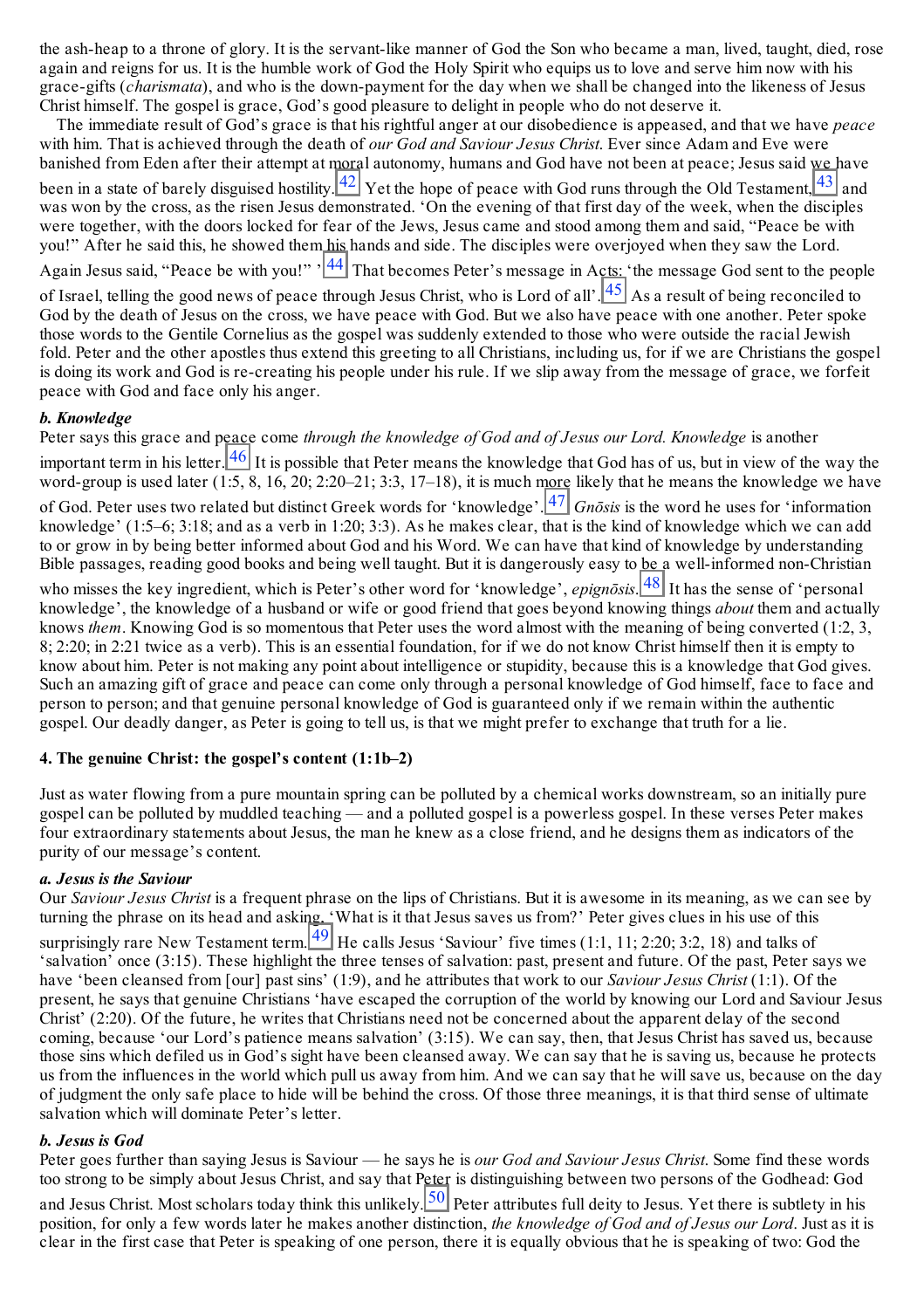Father and Jesus Christ. Quite clearly, Peter is articulating in an early form what later became recognized as orthodox Christianity: 'the Father is God, the Son is God and the Holy Ghost [Spirit] is God, and yet there are not three Gods but one God' $|51$ 

It is quite right for us to affirm that Jesus Christ is God, and quite right for us to affirm that Jesus Christ is not all there is to God. In his lifetime on earth he accepted and described himself with Old Testament titles for God, such as 'shepherd', 'bridegroom', 'rock' and 'vinedresser'; his teaching had an authoritative note which had not been heard since God spoke at Sinai; he spoke, acted and promised as only the God of Israel could.  $\frac{|52|}{2}$  Yet he submitted himself to the will of 'the Father', he prayed to 'the Father' and spoke of going to 'my Father'.  $\frac{53}{2}$  The balance was striking at the end of his life on earth, when he said, 'I am returning to my Father and your Father, to my God and your God', but did not quibble when Thomas recognized him as 'my Lord and my God'.  $\frac{|54|}{\text{As}}$  he first Christians read their Old Testaments in the light of

what had happened, they saw that they lived at the time of ' "Immanuel" — which means, "God with us"  $\frac{55}{5}$  Peter shares this clarity, for he will call Jesus 'God', but he will not call God 'Jesus'. Peter does not directly mention Jesus' humanity here, but the truth that God the Son really became a man who was a first-century Jewish carpenter called Jesus still breathes through his letter. He mentions Jesus by name nine times, as he had been used to doing to his face for three years; and as he remembers what happened in that time (2:16–18), and what Jesus said (*e.g*. 3:10, alluding to Lk. 12:39). One of the most remarkable features of the titles Peter gives Jesus is that he writes about one of his closest friends, and yet recognizes him as God.

#### *c. Jesus is the Christ*

This combination, 'Jesus' and 'Christ', is so normal that it is difficult to recapture how radical it must have seemed to Peter and the other first Christians as they used it in their teaching and praying. *Christ* (Greek *christos*, literally, 'anointed one'; in Hebrew, *māšîah*, 'Messiah') was the name used for the one who would fulfil all the Old Testament hopes. Prophets,

priests and kings were anointed with oil to show that they were dedicated to God as his servants, <sup>56</sup> but *the* Servant would be *the* Messiah, the one above all others who would fulfil God's plan. When Peter first dared to breathe the phrase, 'You are the Christ, the Son of the living God',  $\frac{|57|}{2}$  he was breaking wholly new ground in Israel's dealings with God by

identifying this man as the fulfilment of God's plan for humankind. Of course, Peter did not fully understand what he was saying; and when Jesus immediately explained that he must suffer as the Christ, Peter rebuked him, thinking that the Christ should be a glorious king. Jesus insisted that death was his destiny, and after his resurrection it was that sense of inevitability that began to control the first Christians' thinking. It became the heart of Peter's message to the crowd on the day of Pentecost: 'This man was handed over to you by God's set purpose and foreknowledge; and you, with the help of wicked men, put him to death by nailing him to the cross. But God raised him from the dead, freeing him from the agony of death, because it was impossible for death to keep its hold on him … God has raised this Jesus to life, and we are all

witnesses of the fact ... God has made this Jesus, whom you crucified, both Lord and Christ.<sup>'</sup>  $[58]$  The risen Jesus is the glorious, lordly Christ precisely because he went the way of the cross, and it is that to which Peter and the other apostles are witnesses.

#### *d. Jesus is the Lord*

*Lord* (*kyrios*) was the standard translation in the Septuagint (the Greek version of the Old Testament) for the Hebrew name of God, Yahweh. To call Jesus *Lord* among people who knew their Old Testaments, then, was to say that Jesus was present all the way through the history of Israel as their covenant Lord. Whenever Christians read that the Lord did such and such, they were to understand Jesus as acting there. How else could they explain Jesus' thinking through Psalm 23,

'The Lord is my shepherd', and coming to the conclusion, 'I am the good shepherd'?  $|59$ 

They would also be aware that the titles 'Saviour', 'Lord' and 'God' were used in contemporary religious groups and political circles as titles for the Emperor. To use them of Jesus was therefore to make a decisive stand against all the other claimants for Jesus' crown. This would have sounded ludicrous to non-Christians, because the cross of Christ does not resonate with apparent heavenly glory, any more than his whipped body wearing a fool's crown and robe resonates with political glory. But such is the wisdom of God that it turns such apparent foolishness into wisdom, and such apparent weakness into glory. $\boxed{60}$ 

This fourfold description of Jesus is important because it puts him at the focal point of human history. As *God*, he guarantees that his words and his works cannot be replaced or revoked; as *Christ*, he fulfils all the Old Testament promises; as *Saviour*, he died on the cross for our salvation in the past, present and future; and as *Lord* he claims the right to our individual love and obedience — notice how Peter calls him *our* Lord.

There is a constant temptation to separate these four titles. Michael Green writes that 2 Peter 'was written to people who claim Jesus as Saviour but do not obey him as Lord. That appears to be the reason why the writer significantly combines the roles of Lord and Saviour'  $\frac{61}{111}$ ; 2:20; 3:2; 3:18). These two titles go together. It is only because Jesus is the Lord that he can be the Saviour; and if he is the Saviour then he owns those he has saved, and he has the right to be their Lord. The words are inseparable. The reason this is so central to Peter's letter is that the false teachers are denying the future coming of Jesus Christ. Peter reminds the Christians that the Judge on judgment day will be Jesus, and the Saviour on judgment day will be Jesus. On that day Jesus will be, visibly and finally, both Lord and Saviour. As a result, we should live in gratitude for his salvation and in obedience to his lordship. He is 'the source of eternal salvation for all who obey him'. $\sqrt{62}$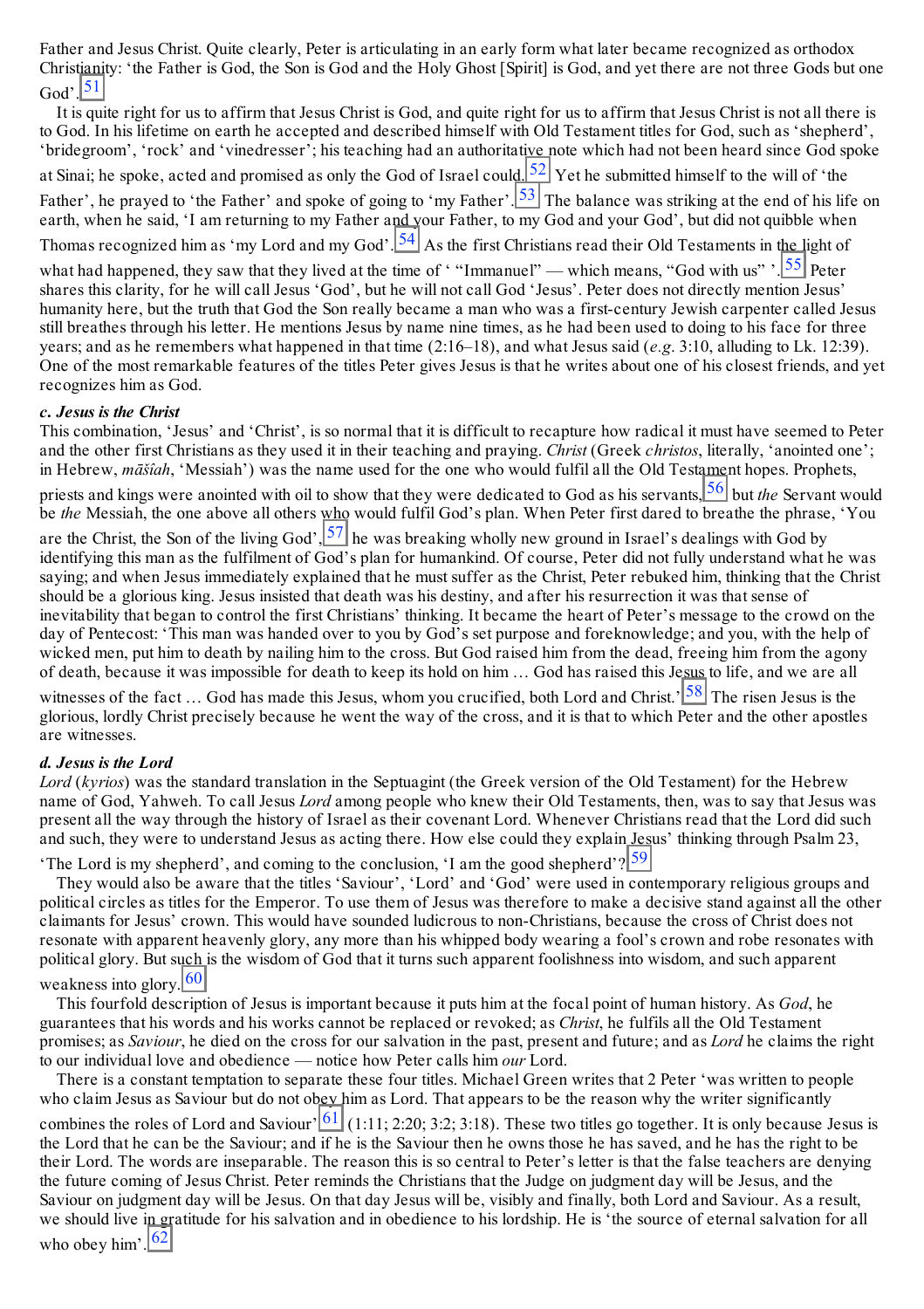This description of Jesus is the wonder of the message Peter spoke on the day of Pentecost, where themes of Saviour, Lord, God and Christ emerge and intertwine.

'Let all Israel be assured of this: God has made this Jesus, whom you crucified, both Lord and Christ.'

… The people … were cut to the heart and said to Peter and the other apostles, 'Brothers, what shall we do?' Peter replied, 'Repent and be baptised, every one of you, in the name of Jesus Christ for the forgiveness of your sins.

And you will receive the gift of the Holy Spirit. The promise is for you and your children and for all who are far off for all whom the Lord our God will call.'

With many other words he warned them; and he pleaded with them, 'Save yourselves from this corrupt generation.'  $\sqrt{63}$ 

### **2. The power and the promises (2 Peter 1:3–4)**

In this section, Peter gives some of the most thrilling promises of any in the Bible. As Bengel says, 'There is a wonderful cheerfulness in this opening.'  $\frac{1}{2}$  But Peter is also alert to the danger of taking shortcuts to heaven, and behaving as if God had magically so transformed us that the categories of 'sin' and 'obedience' have become irrelevant. He does not want us to forget that Christians talk of Jesus as their Lord as well as their Saviour.

*His divine power has given us everything we need for life and godliness through our knowledge of him who called us*

*by his own glory and goodness. 4 Through these he has given us his very great and precious promises, so that through them you may participate in the divine nature and escape the corruption in the world caused by evil desires.*

In private, Christians will often admit to envying non-Christian friends in their free-wheeling lifestyles and morality. They see other people, who sometimes call themselves more 'liberated' Christians, enjoying things which the Bible clearly forbids. They might feel sure that such behaviour is wrong, but secretly wish they could join in. They are paralysed into indecision, sometimes wishing they had the courage to enjoy a fully committed Christianity, and at other times wishing they had the courage to forget it and enjoy being utterly pagan. Peter warns that obedient Christians are not killjoys or repressed, and that a Christianity which wants to have the best of both worlds will actually have the best of neither. This present world is being 'kept for the day of judgment and destruction of ungodly men' (3:7), and the future world will be a 'home of righteousness' (3:13). We face a choice, and to choose a home in one world will mean not having a home in the other.

There is a fine division of responsibility as we live in this world in the hope of a future home. Jesus Christ has the power and makes the promises (verses 3–4), but we need to add to our faith consistent changes in character in order to be effective, productive, clear-sighted Christians (verses 5–11). Peter's letter is constructed around Jesus Christ's power (chapter 2) and promises (chapter 3), and this section introduces the main ideas in miniature.

Peter's timescale is central to his thinking. He says that Jesus Christ has given us two massive resources. To equip us in the present, Jesus *has given us everything we need for life and godliness*. To direct us to the future, *he has given us his very great and precious promises*. Those two resources make up the great gift of the 'faith' we 'have received' (1:1), but we shall need to keep a strong hold on each of them individually, and not confuse them. Peter has a clear perspective on the practical results of being a disciple today, but he says that such a committed life will make sense only if we have a deeper perspective on God's future plans for the universe. 2 Peter is one of the most explicitly future-oriented books in the New Testament, and Peter will demonstrate the everyday implications of that future goal. The 'now' of the power and the 'then' of the promises go inextricably together, and he will show that there are awful consequences if they are uncoupled.

Peter wrote one sentence which extends from verse 1 to verse 11 in the Greek, but that makes such hard reading in English that modern versions start a new paragraph here at verse 3. There is an important connection between verse 2 and verse 3, though, <sup>2</sup> and it lies in that *knowledge* that Christians have of Jesus Christ (verse 2), in which they must grow (verses 3 and 8).

Peter makes a number of startling assertions about Jesus and his work in this section. They are phrased in the language and form of Greek philosophy and religion, and some have accused him of uncritically absorbing the secular spirit of his age.  $\frac{3}{2}$  But Peter's background remains so thoroughly Jewish, and his ideas so thoroughly Christian, that we have to account for his odd vocabulary in another way.  $\frac{4}{5}$  As he begins his exposure of the problem, he answers a fool according to his folly,  $\frac{|S|}{|S|}$  by showing up the worldly nature of the error and using secular language to do it. It can be a risky tactic to adopt.  $\vert$ <sup>6</sup> but here it warns the Christians of the danger of the position they were about to fall into, which was that of becoming utterly indistinguishable from surrounding paganism, and aping non-Christian concerns.

#### **1. The power of Jesus Christ (1:3)**

This is one of the relatively few occasions on which the New Testament actually calls Jesus divine,  $\frac{1}{2}$  and it is for a reason. Even people with no religious commitment may speak of their religious experiences, and some church people affirm these as genuine encounters with God. Peter will not rest with such diplomatic generalizations, because he wants to anchor everything to Jesus Christ, who uniquely has *divine power*. The idea of God's power is a frequent one in the Bible, covering every major stage in the history of God's people. Peter wants to make that link between Jesus and the great acts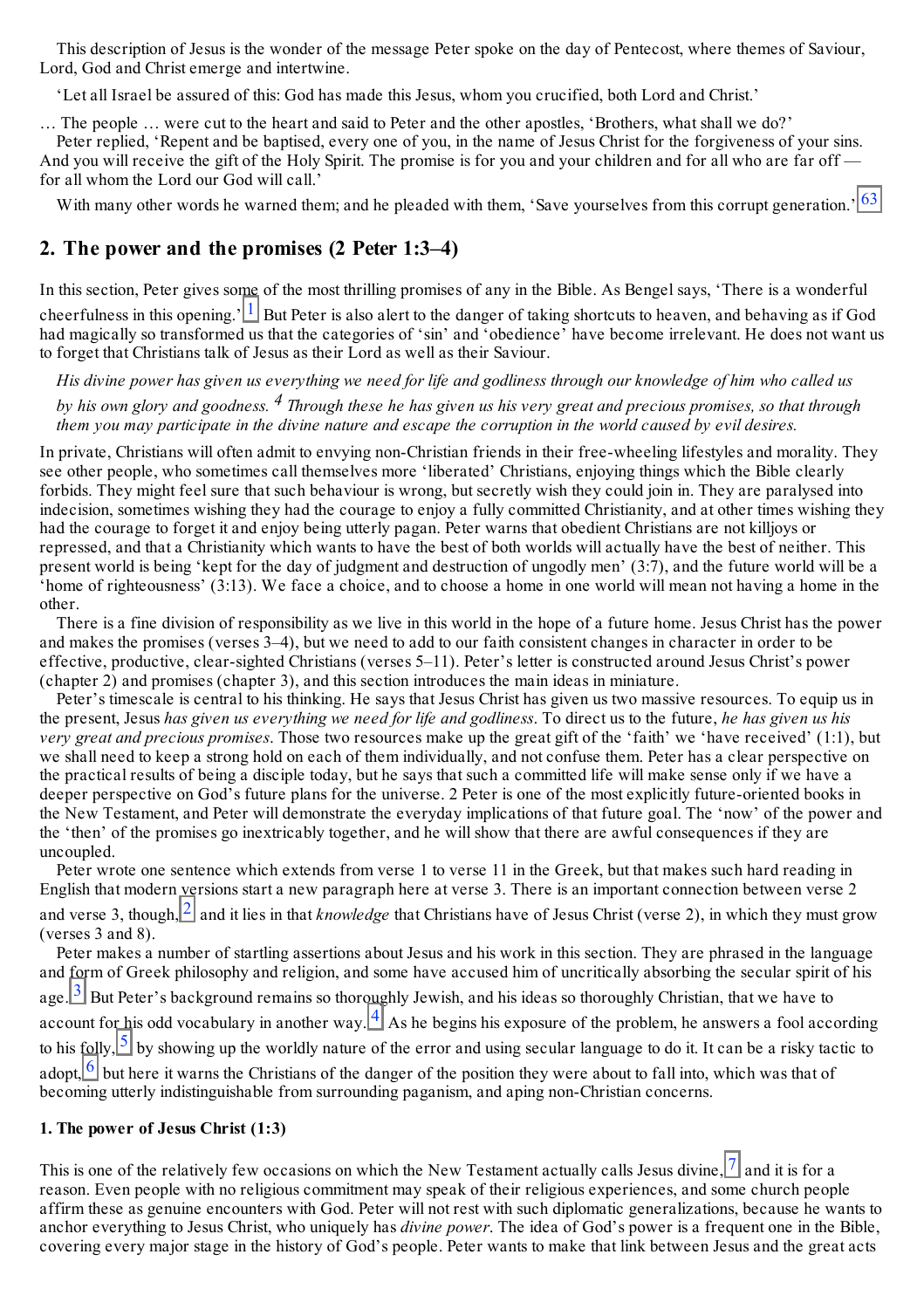of God in the past, and to remind us of the power that accompanied Jesus' ministry. But two clues show that he is also working within a secular environment. First, although the phrase 'divine power' does not echo any particular phrase in the Bible, it was very frequent in contemporary secular writing. Secondly, although the word 'divine' is confined in the New Testament to this letter and Paul's speech in Athens,  $|8|$  it was common currency outside.  $|9|$  It is repeated in verse 4 in the phrase *divine nature*, and the two phrases form a bracket around this paragraph. The word, *theios*, could be used by the apostles either in order to put their thoughts into words that non-Christians would understand or, as here, to show how some of the Christians' ideas were shading off into paganism.

For the first time the question is becoming clear, and it is one that is not confined to Peter's time. Is the power of Jesus Christ sufficient on its own to strengthen the resolve of anxious and tempted Christians in a tough and attractively pagan world? Peter's answer is that Jesus' power is more than adequate, for Jesus not only sets the highest standards for Christians to live up to, he also gives the resources to meet those standards, and in the end he will defeat the forces who oppose him. Everything hangs on that last point, for if Jesus does not have the ultimate power to enforce his rightful rule, then it is really no power at all. People look back to Jesus' remarkable teaching and miracles, and rightly think that they see there the great power of God. But Peter sees a greater working of Jesus' *divine power* in the seemingly unimpressive reality of men and women able to live lives that honour Jesus. People look back to the Jewish carpenter friend of Peter, whose dreams led to the cross in weakness; but Peter looked forward as well, to Jesus' mighty return as King and Judge.

<sup>'</sup>The *dunamis*, power and authority of Christ, is the sword which St Peter holds over the head of the false teachers.' <sup>10</sup>

#### *a. Jesus Christ sets the challenge for us*

Jesus Christ sets high standards in *life and godliness*, which are best thought of not as two things but one, a 'godly life'. 11 Those high standards were apparent throughout his life and teaching, and nowhere more clearly than in the Sermon on the Mount. There he said that 'unless your righteousness surpasses that of the Pharisees and the teachers of the law, you will certainly not enter the kingdom of heaven'.  $\frac{12}{2}$  We are so used to hearing Jesus' religious contemporaries marked low for

their standards that it comes as something of a shock to realize that Jesus meant this as an awesome warning. The people to whom he spoke assumed that the Pharisees and teachers of the law were the very model of scrupulous perfection, and to be required to exceed that standard was breathtakingly ambitious and radical. Jesus had shown that those Pharisees who were spiritually open enough to want to learn from him had to go further. The Pharisee Nicodemus had to be 'born again', and the teacher of the law who agreed with Jesus on God's standards was told only that he was 'not far from the kingdom

of God'.  $\frac{13}{2}$  Jesus taught that the Pharisees' perfection was inadequate because it was built on reconstructing the law so as to demand the least of themselves. He reconstructed it to demand the most, and he made that standard irrevocable. That level of positive perfection is the godly life.

Such a standard seems hopelessly naïve, because ordinary human beings are not necessarily noble or altruistic. Some suggest a lower standard that more people can reach. But in the Sermon on the Mount, Jesus is not setting out a new and more demanding code of ethics that only a few disciplined ascetics can achieve. Rather, he is redefining the people of God. They are the people who recognize him as their lawgiver, who come to him not on the basis of their perfection or strength but in their imperfection and weakness. They are men and women who ask for forgiveness, not approval,  $\frac{1}{4}$  and their perfection is not interior and invisible, but worked out in everyday life.

The word translated *godliness* is *eusebeia*, the word ordinary non-Christians would use to describe what they would hope to be the results of their religious practices in observable holiness. It spoke of decency, honesty, trust and integrity, and could mean something that a religious person has earned or deserved. Peter had encountered that misunderstanding in the first few months of Christian leadership, when a man's miraculous healing was causing a stir. The people were thinking that Peter must be a very good man, since God used him in this way. Instead, Peter directs them to Jesus. 'Why do

you stare at us as if by our own power (*dynamis*) or godliness (*eusebeia*) we had made this man walk?'<sup>15</sup> Because it has

this overtone of man-made piety, it is a word the New Testament normally avoids;  $\frac{16}{16}$  but it has a sharp significance in an environment where non-Christians were becoming scandalized at the immorality of church leaders (2:2). The ordinary Christian, faced with a battle against sin, could easily give in to despair. Are we to follow those who claim to be our leaders but clearly lead us into sin? Are they right in teaching us that fighting sin is an outdated battle? Peter says that the quality of a Christian's discipleship should be so evident that non-Christians should be able to watch us reaching, and even surpassing, their highest standards of life and godliness.

#### *b. Jesus Christ meets the challenge for us*

If the high expectations of the New Testament are not watered down, the average Christian is left feeling massively daunted. Peter's answer to that inadequacy is that Jesus Christ *has given us everything we need for life and godliness*. This is a slight under-translation, because *has given* renders *dōreomai*, which can mean a generous imperial gift, or even volunteering for service.  $\frac{17}{7}$  It underlines the graciousness and generosity of the giver. Jesus Christ has generously given all that could ever be required to be godly. Merely by being Christians, we are in touch with everything we need to live a godly life. That supremely important word 'everything' is both a tremendous encouragement and a tremendous warning.

It is encouragement because it means that there is nothing extra to find out or gain access to than we have already obtained just through being Christians. The gospel is sufficient for us to meet God's requirements. If there is a major scientific, artistic, moral or philosophical question, or even a matter of personal decision-making, which the Bible does not address, then we have to assume that although it may be intriguing and important from a human perspective, it is irrelevant to the quest for a godly life. God has made his directions for life perfectly clear and sufficient, for *he has given us*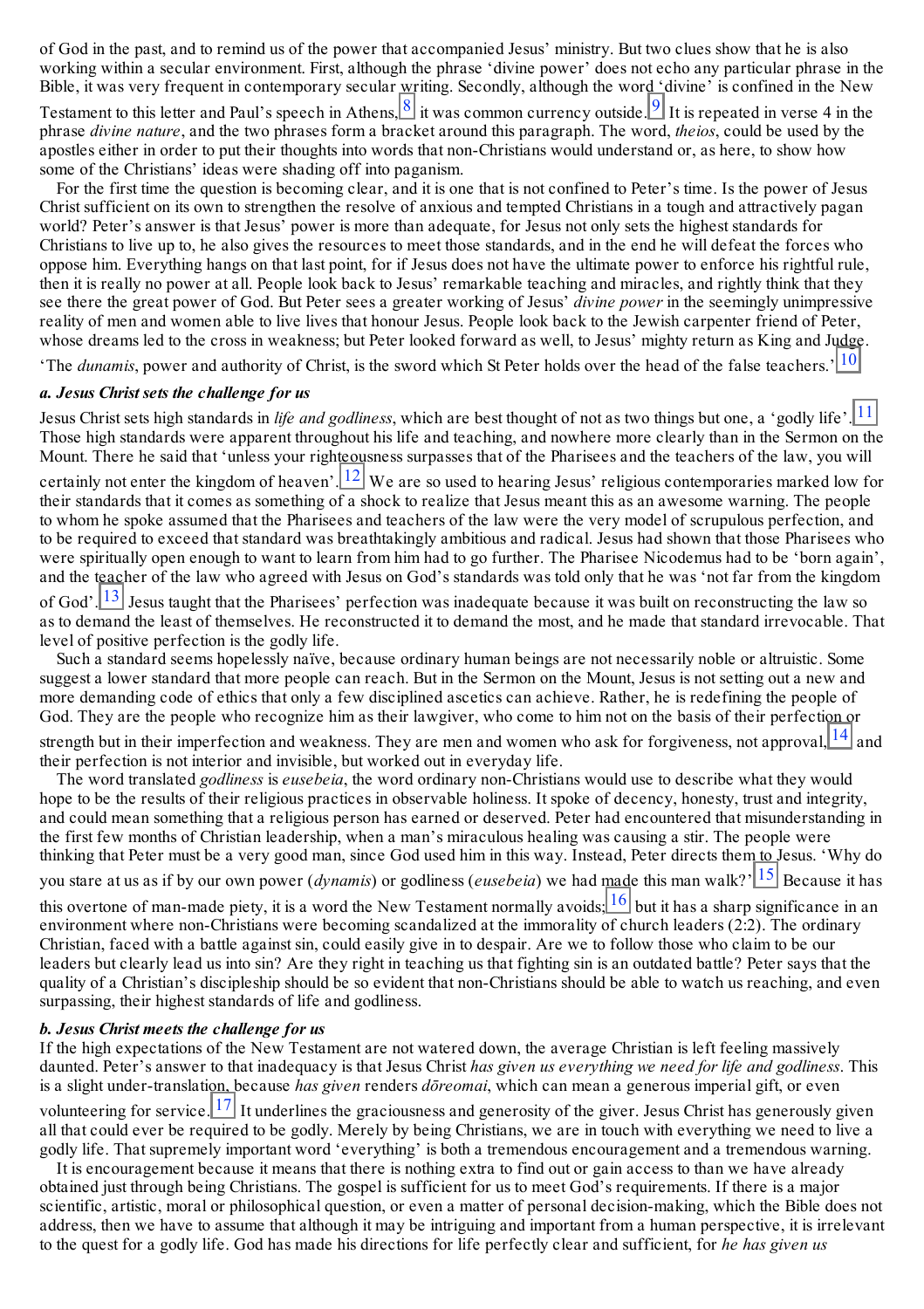*everything we need*, and that provides a clear view on what is centrally important in his plan and what is relatively trivial.

There will always be people who want to supplement the work of Christ with extra teaching, and convince us that we are living less than Christian lives, while their particular form of teaching is the ingredient missing from traditional Christianity. It takes different forms: Christ plus healing, Christ plus success, Christ plus prosperity, Christ plus counselling, Christ plus an overwhelming experience. Anxious Christians may spend many years going through these, searching for an assurance that is already theirs in Christ. Simply by being Christians we have access to everything we need to live a life that pleases God. Those who want to add to that are false teachers.

That sufficiency of Christ is good news. But the tremendous warning these words contain is that we have to face up to our accountability to him. We cannot blame God for not making us godly enough or not making his will clear enough, for we already have *everything we need*. A godly life is not something that only a few super-saints are destined to achieve, for Peter says it is well within the reach of the ordinary Christian. There is no point in seeking a special secret of sanctification that will transform us into godly people in a faster way than ordinary Christian obedience. There is no other way. If there were, it would mean that the death of Christ is sufficient to save but insufficient to sanctify. Peter will lay out later how to live a godly life (verses 5–11), and it will be a matter of hard submission to God's Word. The Christian who is not godly has only one person to blame.

We gain access to the remarkable resource that will enable us to meet this daunting challenge *through our knowledge of him who called us by his own glory and goodness*. This is again the knowledge of Jesus Christ that comes when we are converted ('*epignōsis* knowledge'), and which is the birthright of every Christian. We are not to look for the source of that knowledge in our experience of conversion, however, for Peter ties it back to the ministry of Jesus. All the apostles had an especially clear memory of being *called* by Jesus, <sup>18</sup> but the *we* and *us* must mean that Peter remembered a moment when Jesus called all Christians.  $\frac{19}{2}$  Perhaps he recollected the occasion on which Jesus gave the invitation, 'Come to me, all you who are weary and burdened, and I will give you rest. Take my yoke upon you and learn from me, for I am gentle and humble in heart, and you will find rest for your souls. For my yoke is easy and my burden is light. $\frac{20}{20}$ We may remember having responded to that invitation at a particular time, but it would be wrong to identify that event with the moment we were called. We have a vital link with the historical Jesus.

Peter underlines that truth by saying that the way Jesus called us was *by his own glory and goodness* (and perhaps again it is right to combine the two words and talk of Jesus' 'glorious goodness').  $|21|$  What has attracted men and women to Jesus Christ for nearly two thousand years is his unique ability to reflect the glory and goodness of the invisible God $\frac{22}{2}$ into our visible and fallen world. Goodness, *aretē*, is another common word from Greek religion, which also makes Old Testament appearances, partnered, as it is here, by the word *glory*. 23 The two words could be merely synonyms. But

'goodness' here probably means 'a manifestation of divine power. [a] miracle'.  $|^{24}|$  Peter does not want to focus on Jesus' goodness in the abstract, but in the reality of what God has done and achieved. That forces us back to Jesus' life, teaching, example and miracles, and to his transfiguration, which will be so central to this letter. Above all, it forces us back to the great manifestation of God's power in Jesus' death and resurrection.  $\frac{25}{\sqrt{5}}$  In other words, people may seem to become Christians because they find Jesus' ministry deeply attractive, but underneath that, Peter says, is the saving work of Christ which has called us into fellowship with the Father, and it is only through the cross that we have knowledge of

# $him<sup>26</sup>$ *c. Who fails the challenge?*

The false teachers threatening the churches to which Peter is writing found this idea of high standards an unnecessary burden. They collected followers by 'appealing to the lustful desires of sinful human nature' instead (2:18). The reason, which will become clearer in chapter 2, is that they denied that Jesus Christ has any power to judge, in which case there is no reason to live up to his exacting standards. They saw non-Christians all around them living a life which was the total opposite of Jesus' standards and yet thoroughly enjoying themselves, and that made them feel privately envious. They began to wish that Christians did not have to stand out from the crowd. They had started to argue that Christian theology and morality should develop and grow over time, and that it should lose some of what they might have called its primitive judgmentalism. Peter is firm in reply. No, he says, the Jesus who will return to judge will measure us by the standards he has left us and which he has equipped us to fulfil.

#### **2. The promises of Jesus Christ (1:4)**

Jesus Christ's glorious goodness is demonstrated in the second great resource he makes available to us: *he has given us his very great and precious promises*. The theme of 'promise' runs throughout the Bible, stemming from the promise God

made in the garden of Eden, that the disastrous fall would not determine humanity's destiny irrevocably. $[27]$  Chapter 2 of this letter focuses on the promises that God made to Noah and Lot, that they would not be destroyed in the judgment played out in the flood and the end of Sodom and Gomorrah. Of all the biblical promises, Peter has in mind the particular group to do with God's decisive role at the end of history, 'the promise of his coming' (3:4, AV). These are the promises that the false teachers question (3:4), and that Peter defends (3:9). In fact, the heart of Peter's reply to the false teachers is that Jesus Christ will return to reign, visibly and unchallenged. The false teachers have decided that this is not the case, and so what Peter sees as future (such as being morally perfect) the errorists have to bring into the present. Because they cannot pretend to be perfect, they have to decide that such standards are unnecessary. They too make a promise, for they 'promise … freedom', but they are in no state to fulfil it, for they are still 'slaves of depravity' (2:19).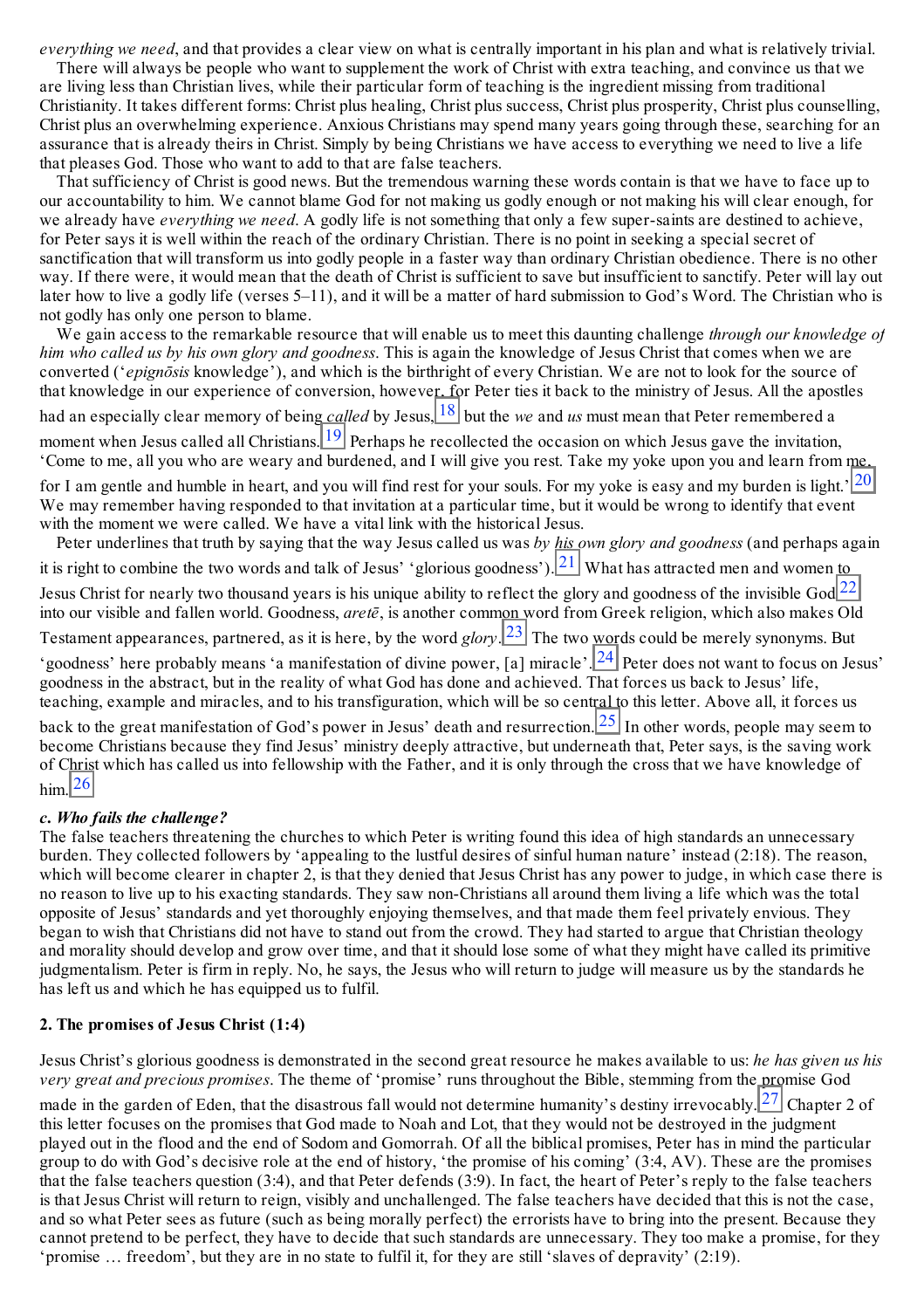#### *a. The promise of glory*

In one breathtaking phrase Peter brings into view the ultimate content of the promises of Jesus Christ, that we shall *participate in the divine nature*. It is a claim without equal in the New Testament, and Sidebottom calls it 'the strikingly original note in 2 Peter'.  $\sqrt{28}$  Some writers dislike it intensely and imply that it is semi-pagan. 'It would be hard to find in the whole New Testament a sentence which, in its expression, its individual motifs and its whole trend, more clearly marks the relapse of Christianity into Hellenistic dualism.'  $\frac{29}{2}$  Yet although it is a unique phrase in the New Testament, it is not a unique idea. Peter wrote in his first letter that Christians 'will share in the glory to be revealed'  $|30|$  and Paul wrote of our 'adoption as sons', that we might be 'conformed to the likeness of his Son'.  $|31|$  And of course Paul's key phrases 'in Christ' and 'with Christ' locate our destiny within the destiny of Jesus himself.  $\frac{32}{3}$ 

At this high point of the New Testament, we must not play down the wonder of what Peter says. There is a long tradition, beginning with Clement of Alexandria (*c*. 150– *c*. 215), that places more weight on this verse than it can fairly carry,  $\frac{33}{3}$  and we must preserve the awesome distance between the creator God and everything and everyone he makes. To say that we are God, or become God, would be a shocking misinterpretation of Peter. Nevertheless, we should still marvel with Calvin that 'it is the purpose of the gospel to make us sooner or later like God; indeed it is, so to speak, a kind of deification'.  $\frac{34}{24}$  Peter is able to promise far more than the false teachers can ever do, because he is pinning his faith on the promises of God.

This participation in the divine nature is solely an act of God's graciousness, his undeserved generosity, in order that we might *escape the corruption in the world caused by evil desires*. Peter will make a major theme of the rightness of God's judgment on the world, and how there is only one route of escape (3:10–12). Either we share the character of those who are being judged, or we share the character of the one who does the judging. Peter has put the gospel into a form of words appropriate to a society 'haunted by the conception of *phthora , corruption*', 35 because he wants to create a hunger in the lives of his readers for the highest promise that God makes. Any other promise seems insipid and irrelevant beside that.

#### *b. The promise of escape*

Peter will explain in his letter what it is that Christians can expect here and now, and what should be expected only in the future. To use the technical word, what is at issue is eschatology, the doctrine of the last days.

Attitudes to the last days can take two forms, which are sometimes called 'under-realized' and 'over-realized' eschatology. 'Under-realized' eschatology does not take into account the tremendous difference in the relationship between humankind and God that has been effected by the life, death and resurrection of Jesus. It approaches God as if the Old Testament model were still appropriate. Even though there are no more animal sacrifices, it will design awesome buildings, and perform mystical music and uplifting spectacle, conveying a sense of mystery and dread. Such an approach can leave a Christian feeling that God is still as unapproachable as ever, except for a tiny spiritual élite; and that the way to please this distant God is to follow a strict regimen of rules as if to appease the God who was not fully appeased by the death of his Son.

'Over-realized' eschatology is an opposite error, which is to think that everything Jesus promised for the time after his death must be true for us now. His resurrection inaugurated the new age, and so every blessing promised for the new age must be fully available now. The elements of truth in this cannot conceal its weakness. A compassionate view of the real world shows us that even the most Christ-like Christian still sins or falls sick. A further version of this view says that those promises will not in fact be kept, and that people have to do the best they can, living with impossible Christian ideals in a far from perfect world.

The answer to both errors is to understand God's timing. These are the 'in-between' times, in between Christ's coming as servant and his coming as Lord. One day we shall have resurrection bodies like Christ's, but in the meantime Christians die; one day we shall have a perfect desire to please God, but in the meantime we still sin. We do not have to pretend that God has kept promises which he says will be fulfilled only in the future, but we do have to believe them and not water them down.

Peter is concerned because he sees a highly liberal 'over-realized' eschatology in the churches to which he writes. The false teachers denied any future element in Christianity at all. They were sophisticated 'scoffers' (3:3) who thought that the ideas of Jesus' return and judgment were too crude and simplistic (3:4), and that they were metaphors that had to be reinterpreted and adjusted to meet the questions of modern people. Jesus' standards, they argued, had to be interpreted in a new way to be acceptable to modern lifestyles.

Peter is quite clear about what this means, and in order to counter it he restates basic Christian truth in a fresh way. Unlike some Greek philosophers, and modern New Agers, the Bible teaches that we are humans, not gods. We were made by God, according to Genesis 1:26. We are created rather than creators. We fell, not from godliness in heaven, but from full humanity on earth. Nor is it our automatic destiny (as again some Greek and modern religions teach) to be absorbed into the Godhead as we evolve (either spiritually or scientifically) into greater or better humans. The Bible treats our rebellion against God as a deep tragedy, and the fall was not a growth point or step upwards. Some will always see the physical world as base and bad, and the spiritual world as elevated and true. They say that the way to find God is to escape the physical realm in a mystical experience. But Peter is clear that the *corruption* we are to flee is not our physical bodies, but sin. In 2 Peter, the 'world' (*kosmos*) is always rebellious human society which is under judgment and which will be destroyed (1:4; 2:5, 20; 3:6).  $\frac{36}{10}$  The appropriate Christian reaction is to run away from those things which cause God's anger (2:18, 20). God does not call us to seek him on a higher, non-material plane by out-of-the-body experiences,